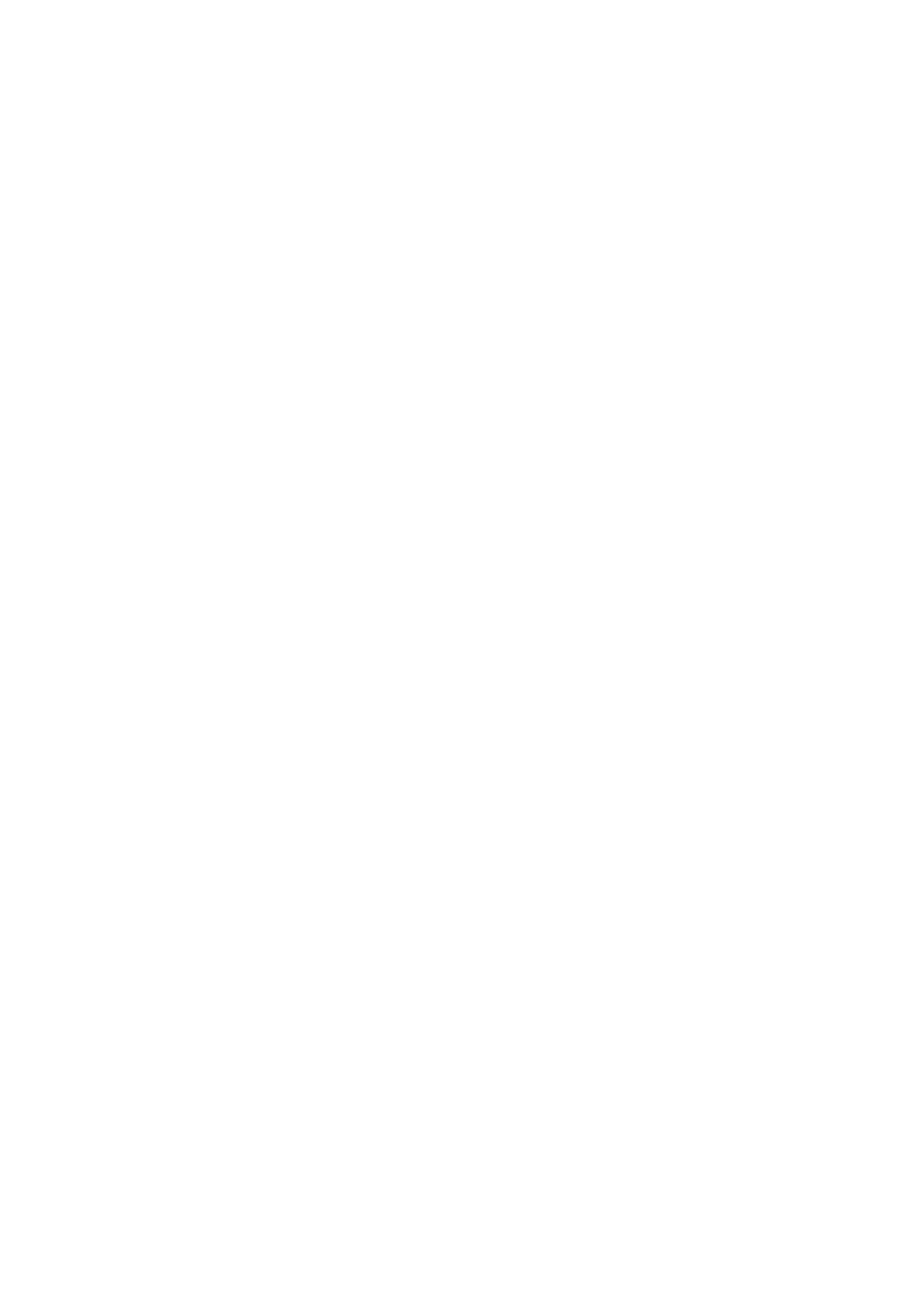### **Contents**

| <b>Introduction</b>                                 | p.1  |
|-----------------------------------------------------|------|
| <b>Equality Policy</b>                              | p.1  |
| <b>Equality Scheme</b>                              | p.2  |
| Disability Equality Scheme, inc. Accessibility Plan | p.3  |
| <b>Gender Equality Scheme</b>                       | p.6  |
| <b>Race Equality Policy</b>                         | p.7  |
| <b>Age Equality Policy</b>                          | p.7  |
| Religion and Faith Equality Policy                  | p.8  |
| <b>Sexual Orientation Equality Policy</b>           | p.8  |
| <b>Employing People</b>                             | p.8  |
| <b>Involvement</b>                                  | p.9  |
| <b>Assessing functions and policies</b>             | p.9  |
| <b>Equality Impact Assessment</b>                   | p.10 |
| Consulting on the likely impact of policies         | p.11 |
| Monitoring                                          | p.11 |
| Communication                                       | p.12 |
| <b>Implementation</b>                               | p.12 |
| Procurement                                         | p.13 |
| Training                                            | p.13 |
| Responsibilities                                    | p.13 |
|                                                     |      |

#### **Appendices**

| Educational Inclusion Policy (includes Special Educational Needs Policy) | p.15 |
|--------------------------------------------------------------------------|------|
| <b>Racist Incidents Policy</b>                                           | p.21 |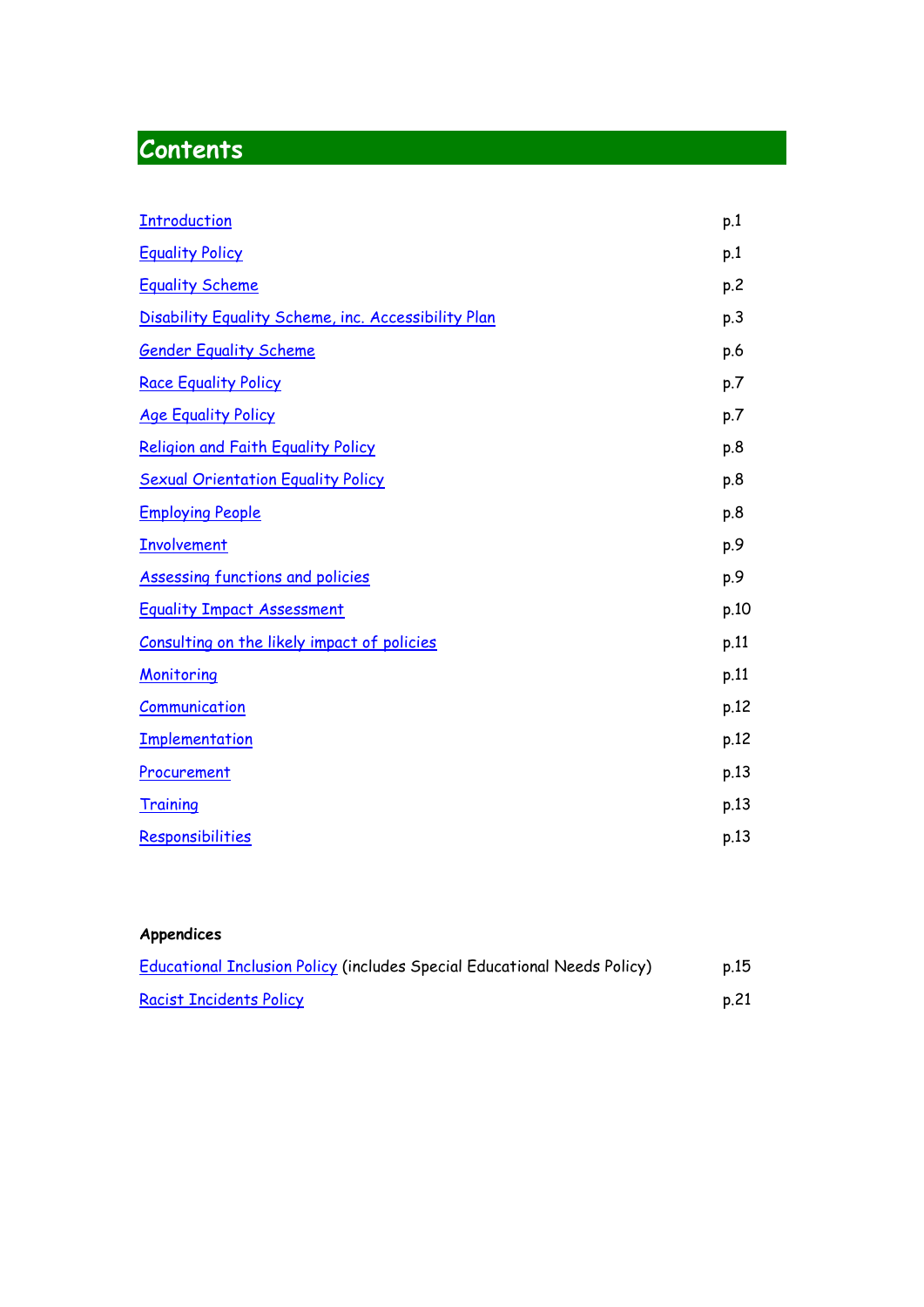#### <span id="page-3-0"></span>**Introduction**

We are committed to the promotion of equality and diversity. In so doing, we realise the valuable contribution which all members of the community can make to the Academy. Our policies and practices will be reviewed to take into account the different needs and contributions of pupils, staff, parents and governors.

Vital to our work on equality and diversity is to ensure that pupils and staff can develop in an environment which is supportive of academic and emotional needs.

The legislation which applies to Schools with regard to equality is complex and requires us to have in place various policies and practices. We have chosen to combine these requirements into a single resource and strategy for equality and diversity. Crucial to this is our intent that all those involved have access to a single resource which clearly details our commitments, describes our processes and sets out how we will deliver equality in Academying.

This strategy therefore includes specific commitments for our:

- Disability Equality Scheme
- Gender Equality Scheme
- Race Equality Policy (inc. Racist Incidents Policy)
- Accessibility Plan
- Responses to legislation on special educational needs, religion and belief, age and sexual orientation

Taking a combined approach strengthens our commitment to equality and diversity, realising that individuals may have multiple needs and requirements. Our strategy makes clear those specific duties required of us.

This strategy is written in such a way, that the reader can readily find and understand our approach to equality. Each section sets out the legal framework, our response to this, and links to other sections of the strategy which provide further information. Our action plan is also coded to reflect which area of the equality agenda the action is designed to address.

Our approach as a Academy is to 'mainstream' equality into our policies and practices, ensuring a focus on the issues. Therefore, our key policies on curriculum, pupil behaviour, staffing etc are revised to include equality considerations.

#### <span id="page-3-1"></span>**Equality Policy**

We are committed to the promotion of equality and diversity in all areas of Academy life. In so doing, our aim is to eliminate unlawful discrimination, and to promote equality of opportunity and good community relations.

Equality in the context of Academy life involves all people involved in the development of the Academy, and covers areas such as:

• progress, attainment, and assessment;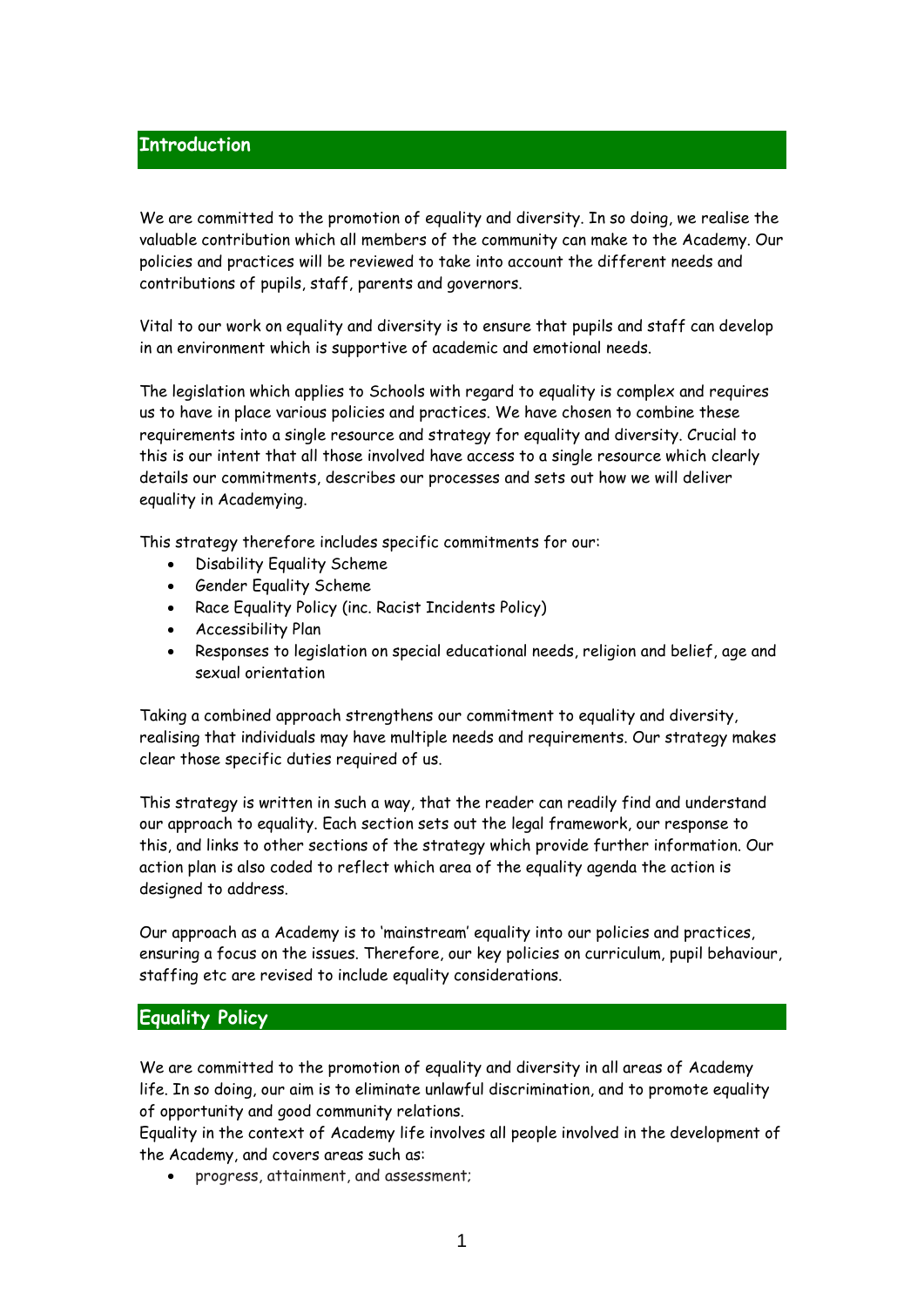- behaviour, discipline, and exclusion;
- pupils' personal development and pastoral care;
- teaching and learning;
- admission and attendance;
- the curriculum;
- staff recruitment and professional development; and
- partnerships with parents and guardians, and communities.

This policy provides a framework for action to address the six areas of equality covered by legislation – race, gender, disability, age, sexual orientation and religion or belief.

#### **Commitments**

We are committed to:

- actively tackling discrimination, and promoting equal opportunities and good community relations;
- encouraging, supporting, and helping all pupils and staff to reach their potential;
- working with parents and guardians, and with the wider community, to tackle discrimination, and to follow and promote good practice; and
- making sure our equality policy and its procedures are followed.

In positively taking forward our objectives on equality, we:

- outline the responsibilities of all those involved in the Academy
- set out the processes we shall use to assess our policies and practices
- identify how we will monitor the work that we do, and
- publish results each year to show our progress.

Our Equality Scheme puts these commitments into practice and puts an action plan in place to do so.

#### <span id="page-4-0"></span>**Equality Scheme**

We have developed a single Equality Scheme which includes our specific duties on disability and gender. It also includes our responses to legislation on race, age, religion and belief, and sexual orientation.

Although the legislation in each area is different, there are clear areas of similarity. In taking seriously our commitment to equality and diversity, we believe that an Equality Scheme which combines activities will deliver more meaningful results and be more accessible to those involved.

This approach which we have taken brings together all our work on equality and diversity into a single strategy which details our policy and commitments, the processes we will follow, and our action plans.

Lincolnshire County Council consulted widely on their Equality and Diversity Strategy, and in so doing, worked with Academies to identify the level of priority given to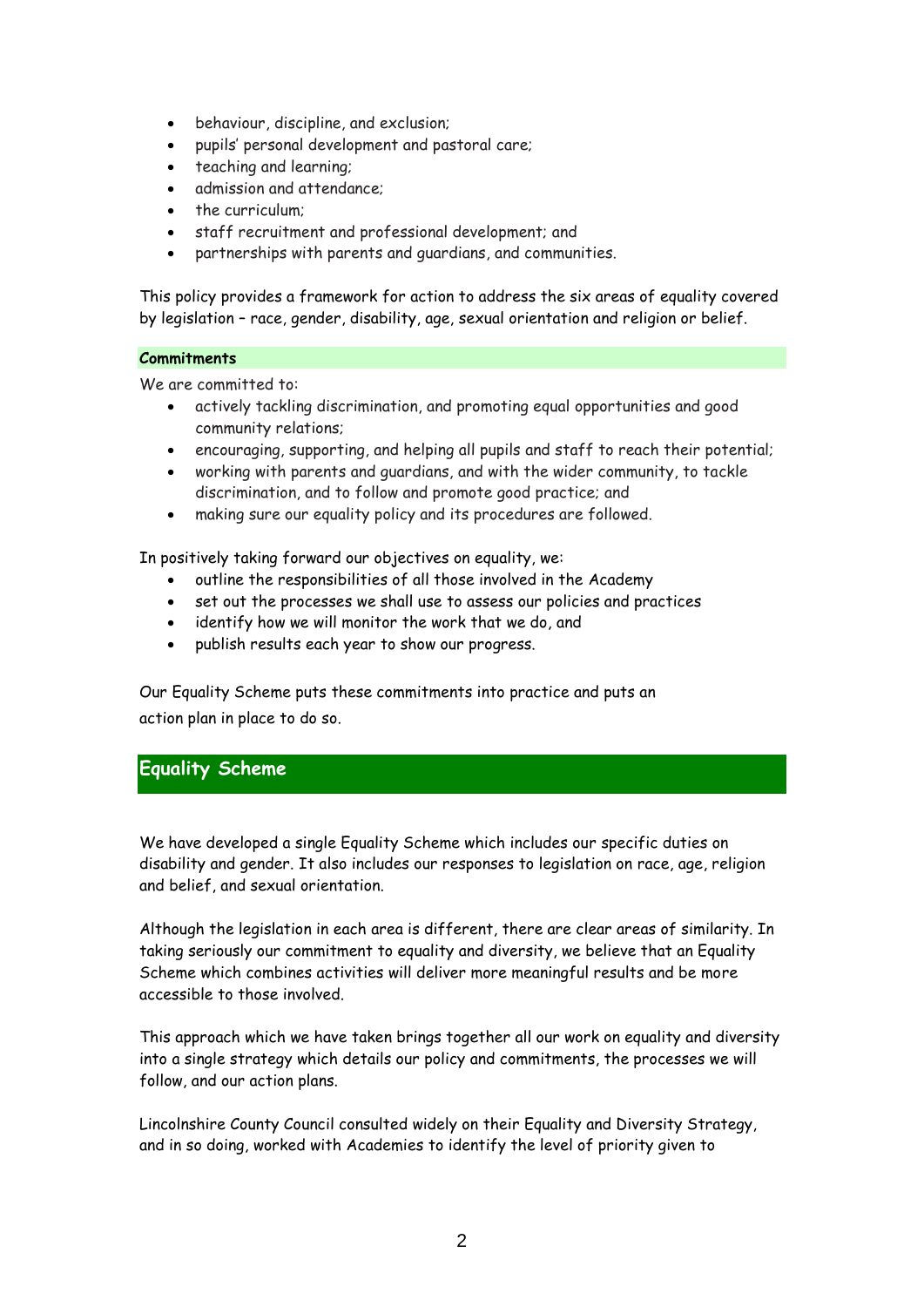education in the county. Responses to this consultation showed that accessibility in schools was a clear priority for the people of Lincolnshire among all respondents $^{\rm 1}.$ 

In developing our Equality Scheme, we have consulted with the Parent Partnership for Lincolnshire, our Board of Governors and staff. In further developing our actions, and checking our progress, we will involve parents, pupils, staff and governors.

As actions are developed, and the results of monitoring become available, we will be able to consult more meaningfully on specifics with those people involved. Also, our annual reports will show the progress we are making, and we invite comments from people on these.

#### <span id="page-5-0"></span>**Disability Equality**

Within our Equality Scheme, we recognise our responsibilities arising from all legislation relevant to Disability and Special Educational Needs.

In responding to our duties in this context, we will ensure access to education and inclusion for disabled pupils in every aspect of Academy life by:

- Protecting pupils from discrimination
- Providing improvements to increase access over time, and
- Providing auxiliary aids and services

Our responsibilities extend to our staff, parents and governors. We will eliminate discrimination in employment and recruitment and actively encourage disabled parents/guardians, and the parents/guardians of disabled children, to participate in relevant Academy activities.

#### **What is the legal context?**

There are several pieces of legislation which shape the context in which academies need to provide for equality of opportunity for disabled pupils, and those with Special Educational Needs:

- Disability Discrimination Act 2005 (Disability Equality Duty)
- The disability discrimination duties in Part 4 of the Disability Discrimination Act (DDA)
- The planning duties in Part 4 of the Disability Discrimination Act (DDA)
- Equality Act 2010

 $\overline{a}$ 

• Special educational needs and disability code of practice: 0 to 25 years July 2014

 $1$  The consultation exercise assessed the level of priority respondents gave to services, and also their satisfaction with those services. Responses have been extracted to assess differences between those that use the services and those that do not, and also by equality categories to assess any differences therein.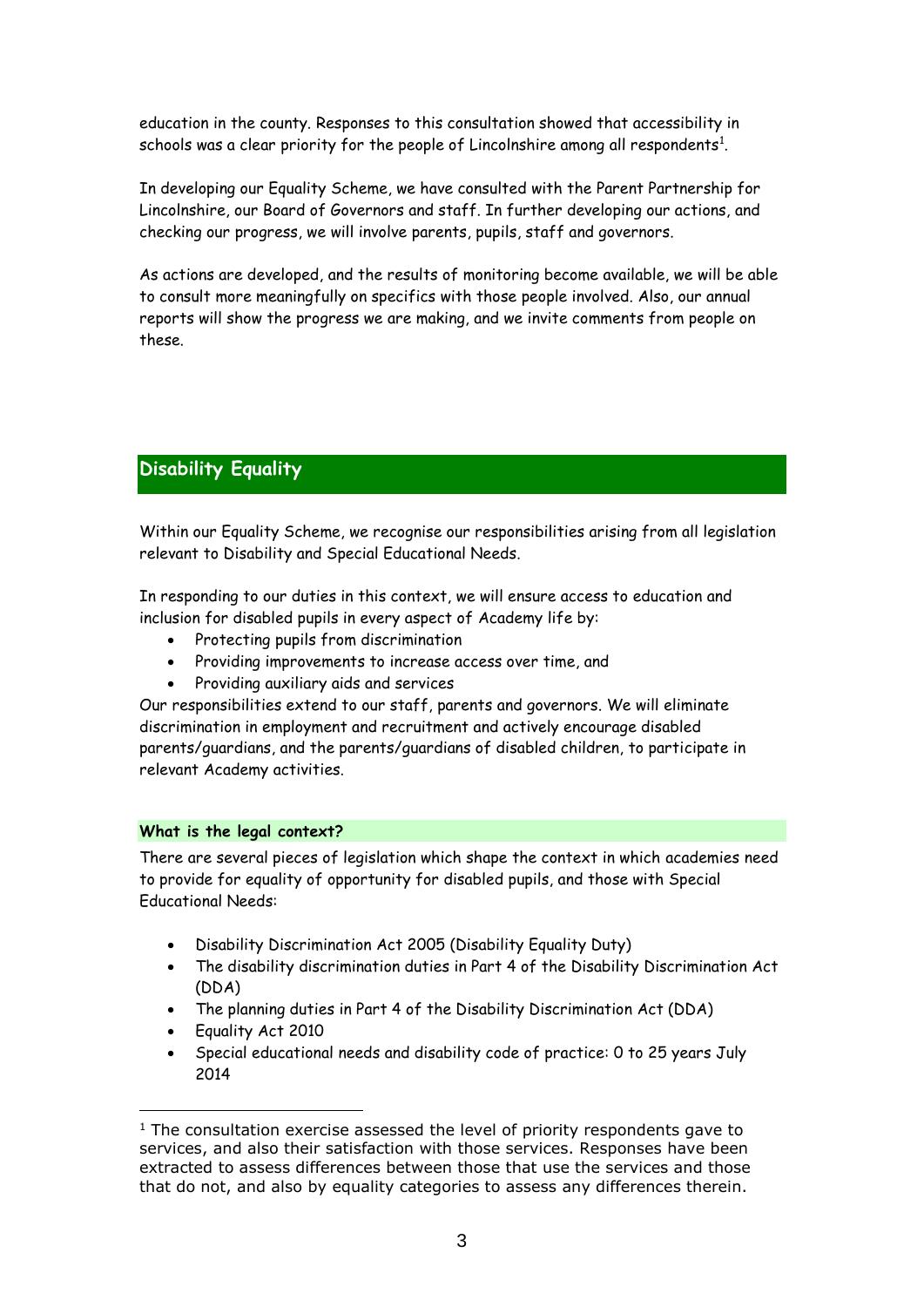#### **Disability Discrimination Act 2005**

The regulations which revised the DDA in 2005 introduced the duties on academies, one being to have in place a Disability Equality Scheme. The duties do not introduce new rights for disabled people, they introduce an obligation on academies to promote equality of opportunity for disabled people. The duties apply therefore to all people involved in the Academy: pupils, staff, governors and parents.

These positive duties recognise that forward-looking methods of removing disadvantage and institutional discrimination are more effective than solely reacting to individual problems when they arise.

The Disability Equality Duties require us, when carrying out our functions, to have due regard to the need to:

- promote equality of opportunity between disabled people and other people
- eliminate discrimination that is unlawful under the Disability Discrimination Act 1995
- eliminate disability related harassment
- promote positive attitudes towards disabled people
- encourage participation by disabled people in public life
- take steps to meet disabled people's needs, even if this requires more favourable treatment.

These elements together are referred to as the **general duty**.

Schools also have **specific duties**, which provide them with a clear framework to work by. Central to the specific duties is the requirement to produce a Disability Equality Scheme.

The main aim of the general duty is to promote disability equality. Schools will need to look at everything they do, on a day-to-day basis, and think about how equality of opportunity for disabled people can be better promoted. To do this successfully schools will need to embed disability in all management practices and policy development. The other elements of the general duty support the promotion of disability equality and need to be given 'due regard' in their own right. 'Due regard' means that schools should give due weight to the need to promote disability equality in proportion to its relevance.

Our Disability Equality Scheme includes:

- Our arrangements for gathering information on the effect of our policies and practices on, in particular:
	- o the recruitment, development and retention of disabled employees
	- o the educational opportunities available to and achievements of disabled pupils.
- Details of how we will use the information gathered, in particular, in reviewing the effectiveness of our action plan and preparing subsequent Schemes.
- Our methods for assessing the impact of our policies and practices on disability equality and where improvements can be made.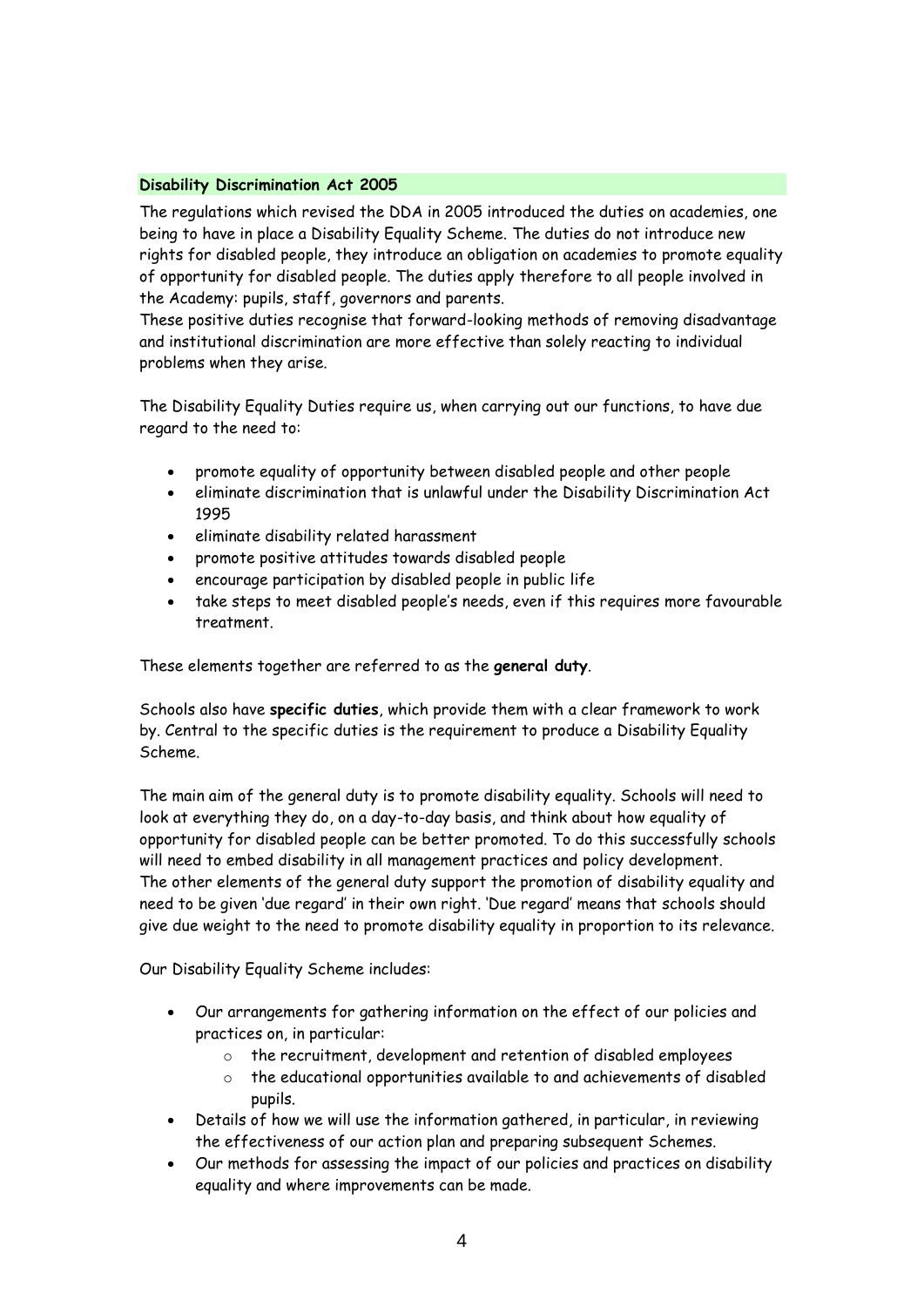• A plan of action - a list of action points that detail the steps that we are going to take to meet the general duty.

#### **Disability Discrimination Duties in Part 4 of the DDA**

Discrimination in the context of the DDA Part 4 occurs if:

- A disabled pupil or prospective pupil is treated less favourably than another for a reason related to their disability and without justification
- A Academy fails, without justification, to take reasonable steps to avoid placing disabled pupils at a substantial disadvantage (known as reasonable adjustment).

The reasonable adjustment duty requires us to anticipate the barriers that disabled pupils may face and to then remove or minimise these before substantial disadvantage occurs.

#### **Planning Duties in Part 4 of the DDA**

Academies/ schools are required to develop accessibility plans to improve access to education for disabled pupils. Over time, these plans show how access will be increased, including:

- Increasing access to the curriculum for disabled pupils;
- Making improvements to the physical environment of the Academy to increase access to education and associated services;
- Making written information accessible in a range of different ways for disabled pupils, where it is provided in writing for pupils who are not disabled.

We are required to report each year on our progress on our accessibility plans. Our accessibility plan is combined with our Disability Equality Scheme and so all actions are joined-up in our combined action plan. In doing this, our accessibility plans are coordinated with the Lincolnshire County Council Accessibility Strategy, which is built on consultation with specialist groups, children and young people, and parents/guardians.

#### **The Special Educational Needs (SEN) duties in the Education Act 1996**

It is important to note that the definition of Special Educational Needs is different to that of Disability, although there are overlaps between them both.

The SEN duties require schools to use their 'best endeavours' to make appropriate provision for children and young people with Special Educational Needs. Thus the provision of auxiliary aids and services in not included in the reasonable adjustments duty of the DDA. In so doing, Schools need to have regard to the SEN Code of Practice which gives guidance on how to interpret duties. We have an Educational Inclusion Policy which covers our commitments to pupils with Special Educational Needs (Appendix 1).

The Disabled Persons (Services, Consultation and Representation) Act 1986 applies to Scotland, England and Wales and requires Schools to inform the education authority if they consider that a pupil might be disabled within the definition of the Disability Discrimination Act and to notify the education authority prior to the pupil leaving Academy with regard to any community care arrangements which she might require. **Definitions of Impairment and Disability**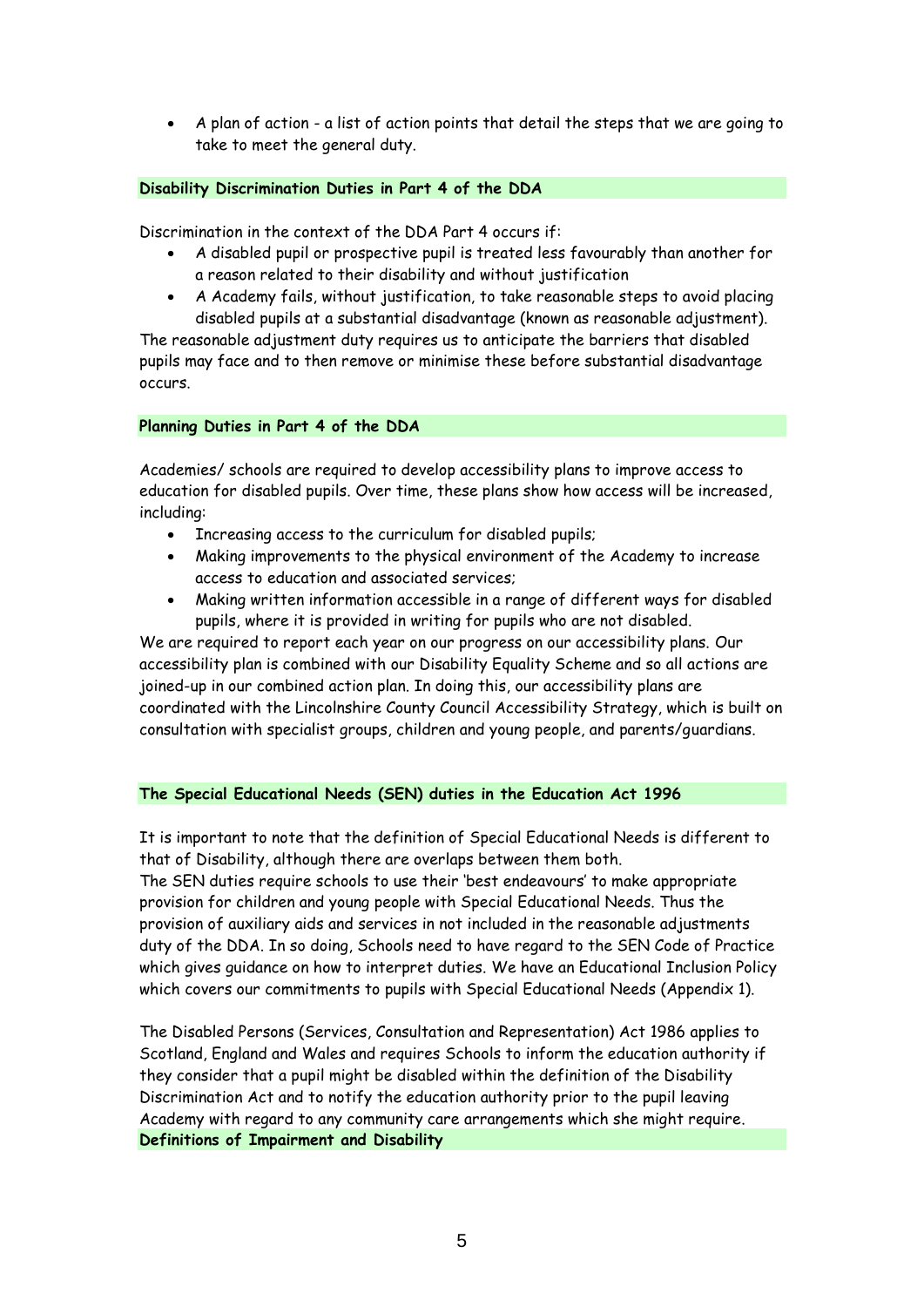The Disability Discrimination Act 1995 and 2005 uses a World Health Organisation definition of disability as being "a physical or mental impairment that has a substantial and long-term adverse affect on a person's ability to carry out normal day-to-day activities."

The effect must be

- substantial (that is more than minor or trivial)
- long-term (that has lasted or is likely to last for at least a year), and • adverse.

"Normal day to day activities" must come within one of the following categories:

- Mobility
- Manual dexterity
- Physical co-ordination
- **Continence**
- Ability to lift, carry or otherwise move everyday objects
- Speech

 $\overline{a}$ 

- Hearing or eyesight
- Memory or ability to concentrate, learn or understand, and/or
- Perception of the risk of physical danger.

The Act covers people with:

- A physical impairment
- A visual impairment
- A hearing impairment
- A learning difficulty
- A specific learning difficulty (e.g. dyslexia)
- Mental health issues; behavioural, emotional and social difficulties (BESD) if it has a medical basis e.g. ADHD, ASD
- People who are Deaf BSL users, and
- People with long term health conditions<sup>2</sup>

Not all pupils with Special Educational Needs are disabled pupils, for example not all children with the SEMH (Social, Emotional and Mental Health) need and SLCN (Speech, Language and Communication Needs) need will be disabled under the DDA definition.

- A child may have significant behaviour difficulties and these may relate to an underlying physical or mental impairment that amounts to a disability under the Act. It is important that the Academy seek to identify any underlying impairment, with help from paediatricians.
- Challenging behaviour may arise from a mental health condition. People with mental and emotional distress no longer need to have a 'clinically well-recognised diagnosis' but do need to have medical validation of their condition. This could be established through a comprehensive assessment by a GP or through a Child Adolescent Mental Health Services (CAMHS) referral and would then mean he/she would be classified as disabled.
- A child may have a behavioural difficulty for a reason other than disability, for example arising from social or domestic circumstances, and it is likely that this is not covered by the legislation.

 $2$  The Act also covers people with medical conditions from the point of diagnosis for example diabetes, multiple sclerosis and people living with HIV and cancer.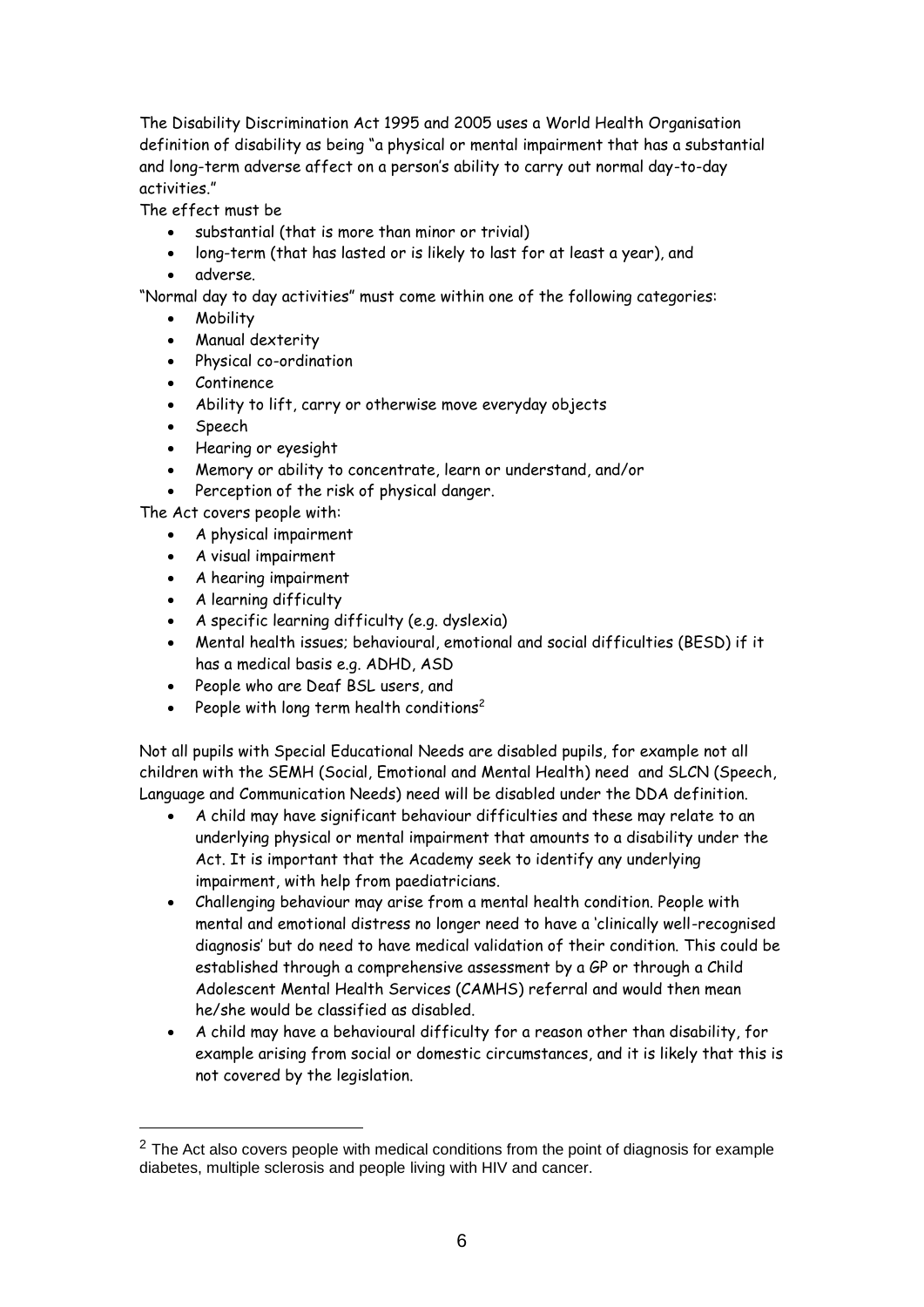• It is uncertain as to the origin of certain conditions such as ADHD, whether it is an impairment or socially created. The Disability Rights Commission have advised that children and young people with ADHD and ASD impairments are covered by the Act.

However, we are committed to supporting and promoting the Social Model of Disability, which says that people are disabled not by their impairment, but by a society that does not take account of their needs and prevents them from having full access to society due to due to physical, communication and social barriers.

The social model identifies the problem as being the disabling world. The disabling world which is made up of such discriminatory elements as:

- inaccessible information
- poor communication, e.g. lack of British Sign Language interpreters, few induction loop systems etc
- an inaccessible built or physical environment
- segregated services
- inaccessible transport
- bad design, and
- organisational barriers

Prejudice is manifested through:

- representations, for example media and fiction
- attitudes
- stereotyping
- negative assumptions
- fear
- low expectation, and
- offensive or thoughtless language.

The social model acknowledges that impairment is the functional limitation within an individual caused by a physical or mental or sensory condition, whilst suggesting that disability is the loss or limitation of opportunity to take part equally in the mainstream of the community as a result of barriers that do not affect others, for example physical and social barriers.

The social model locates the problem outside the disabled person and therefore offers a more positive approach because it doesn't blame the individual. It involves everyone in identifying solutions, encourages co-operative problem solving, removes barriers for others as well as disabled people, and acknowledges disabled people's rights to full participation as citizens.

We recognise that disability arises from society's negative treatment of disabled people and is not an inevitable consequence of people's impairments. We are committed to removing barriers faced by disabled people in relation to its employment practices, decision-making and provision of services.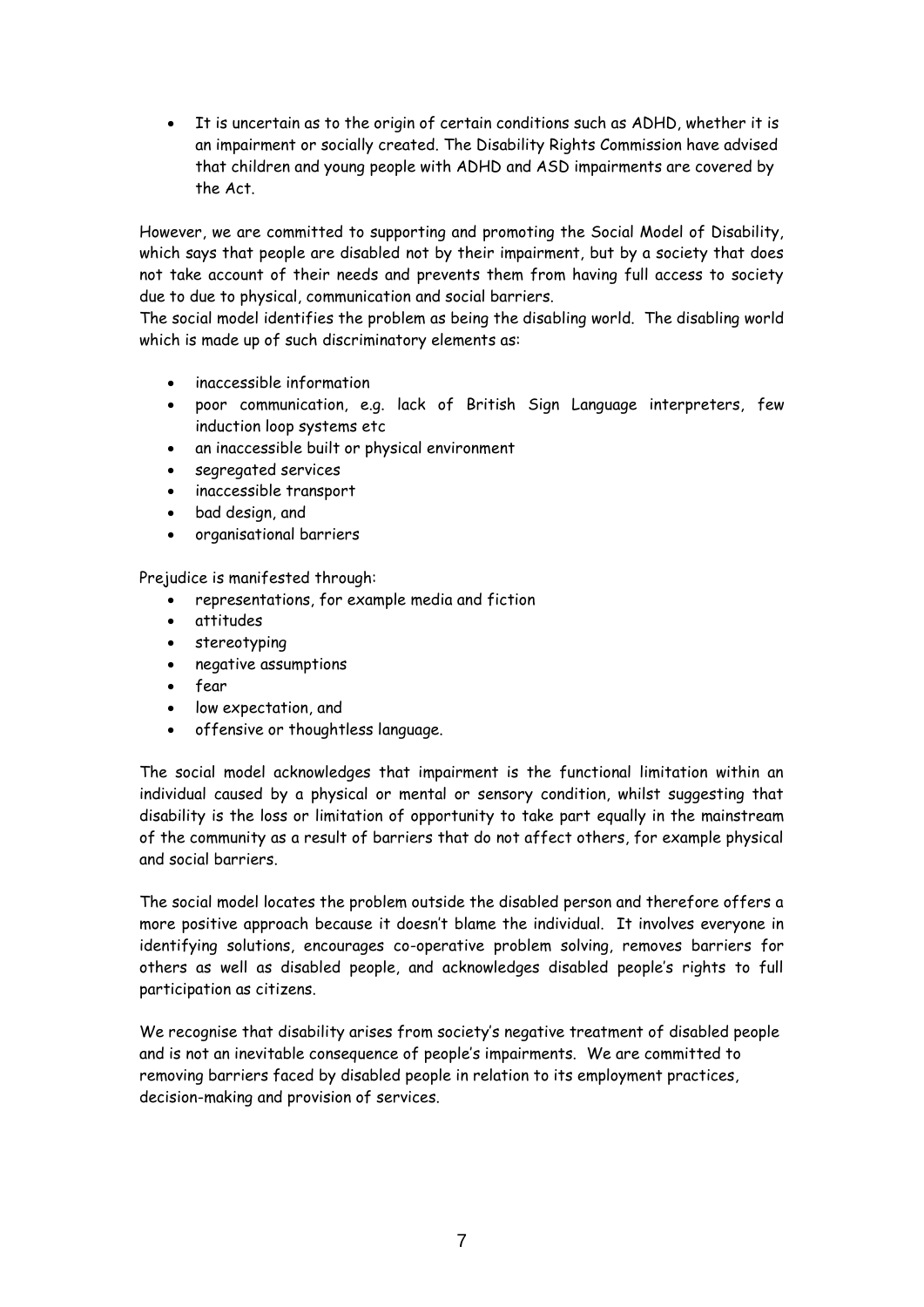#### <span id="page-10-0"></span>**Gender Equality**

Within our Equality Scheme, we recognise our responsibilities arising from all legislation relevant to gender.

In responding to our duties in this context, we will ensure eliminate unlawful discrimination and promote equality of opportunity between males and females involved in the Academy: pupils, staff, parents/guardians and governors.

**What is the legal context?**

There are several pieces of legislation which shape the context in which Schools need to provide for equality of opportunity between males and females.

**Equality Act 2006 (Gender Equality Duty)**

The Act introduces the gender equality duty for Schools.

The general duty requires that we eliminate unlawful sex discrimination and harassment, and promote equality of opportunity between males and females (including transgender). The specific duty requires that we produce a gender equality scheme

Our Gender Equality Scheme includes:

- Our arrangements for gathering information on the effect of our policies and practices on, in particular:
	- o the recruitment, development and retention of male and female employees
	- o the educational opportunities available to and achievements of male and female pupils.
- Details of how we will use the information gathered, in particular, in reviewing the effectiveness of our action plan and preparing subsequent Schemes.
- Our methods for assessing the impact of our policies and practices on gender equality and where improvements can be made.
- A plan of action a list of action points that detail the steps that we are going to take to meet the general duty.

Unlawful sex discrimination and harassment includes discrimination as defined by the Sex Discrimination Act 1975, the Equal Pay Act 1970 and Gender Recognition Act.

We recognise that people of different genders can face other forms of discrimination or disadvantage because of their age, race, marital and civil partnership status, family circumstances, caring responsibilities, because they are disabled or because they are lesbian, gay or bisexual. In designing our equality and diversity policies and plans concurrently, we recognise the compound effect that people might experience.

#### <span id="page-10-1"></span>**Race Equality**

Our equality policy states clearly our commitment to eliminating unlawful discrimination and promoting good community relations. This applies to issues of ethnicity, nationality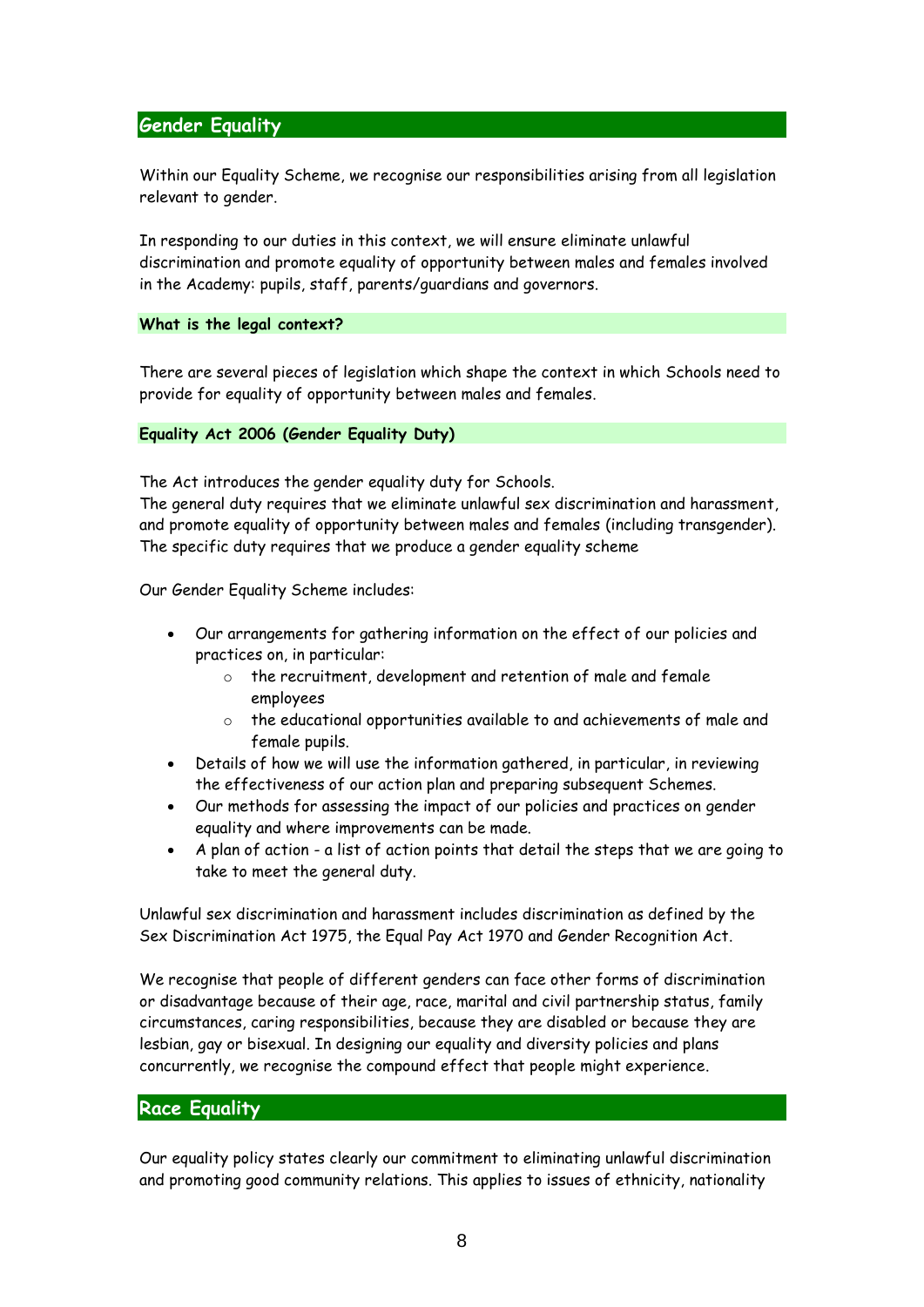and national origin. Statute requires Schools to have a policy on race equality, we have developed a strategy which ensures that all matters of equality are addressed in our equality scheme, giving them equal respect and consideration.

Within our approach to equality and diversity, race equality is covered by both our policy and our equality scheme and the procedures which are included within them.

In all that we do within the Academy, we will work to provide equality of opportunity for pupils, parents and employees. We will deliver our commitments as required under the Race Relations Act 1976 and Race Relations (Amendment) Act 2000. Racial harassment, victimisation and bullying will not be tolerated, and will be handled effectively in line with our policy on dealing with and reporting racist incidents in the Academy (see Appendix 2)

We recognise that ethnic minority people can face other forms of discrimination or disadvantage because of their age, gender or gender identity, marital and civil partnership status, family circumstances, caring responsibilities, because they are disabled or because they are lesbian, gay or bisexual. In designing our equality and diversity policies and plans concurrently, we recognise the compound effect that people might experience.

#### <span id="page-11-0"></span>**Age Equality**

Our equality policy states clearly our commitment to eliminating unlawful discrimination and promoting good community relations. This applies to issues of age.

In our employment practices, we will observe relevant legislation with regard to age and eliminate discrimination on this basis. Age is also included in our equality scheme and so also our Equality Impact Assessment procedures, where it is relevant to policy consideration.

We will carry out our duties with regard to the Employment Equality (Age) Regulation 2006.

We recognise that people of different ages can face other forms of discrimination or disadvantage because of their gender, race, marital and civil partnership status, family circumstances, caring responsibilities, because they are disabled or because they are lesbian, gay or bisexual. In designing our equality and diversity policies and plans concurrently, we recognise the compound effect that people might experience.

#### <span id="page-11-1"></span>**Religion and Belief Equality**

Our equality policy states clearly our commitment to eliminating unlawful discrimination and promoting good community relations. This applies to issues of religion and belief.

Within our approach to equality and diversity, religion and belief are covered by both our policy and our equality scheme and the procedures which are included within them.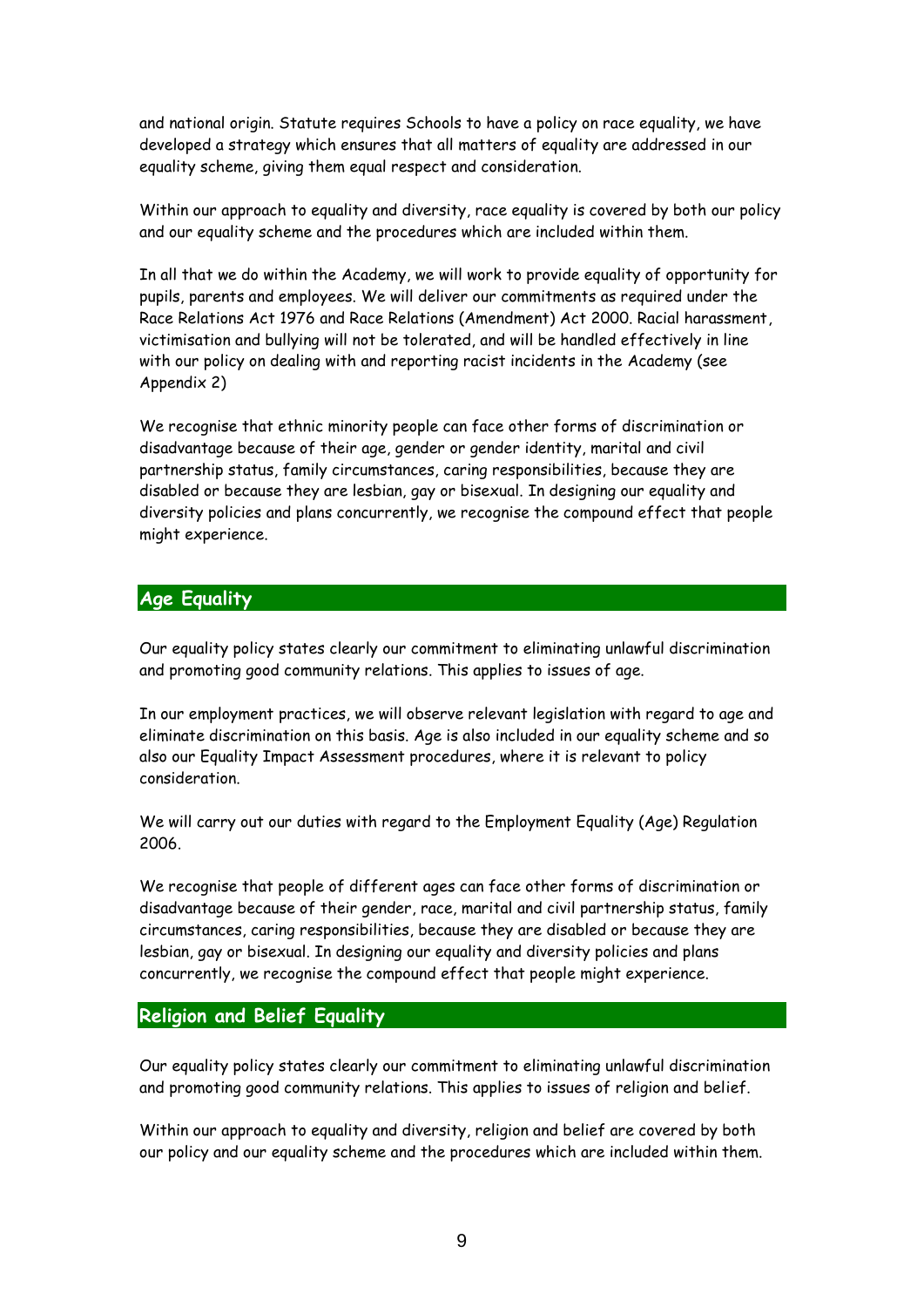We will carry out our duties with regard to the Employment Equality (Religion or Belief) Regulation 2003.

We recognise that people with different religions can face other forms of discrimination or disadvantage because of their race, age, gender or gender identity, marital and civil partnership status, family circumstances, caring responsibilities, because they are disabled or because they are lesbian, gay or bisexual. In designing our equality and diversity policies and plans concurrently, we recognise the compound effect that people might experience.

#### <span id="page-12-0"></span>**Sexual Orientation Equality**

Our equality policy states clearly our commitment to eliminating unlawful discrimination and promoting good community relations. This applies to issues of sexual orientation.

Within our approach to equality and diversity, sexual orientation is covered by both our policy and our equality scheme and the procedures which are included within them.

We will carry out our duties with regard to the Employment Equality (Sexual Orientation) Regulation 2003.

We recognise that lesbian women, gay men and bisexuals can face other forms of discrimination or disadvantage because of their age, gender, race, marital and civil partnership status, family circumstances, caring responsibilities, or because they are disabled. In designing our equality and diversity policies and plans concurrently, we recognise the compound effect that people might experience.

#### <span id="page-12-1"></span>**Employing People**

We will work to develop a workforce that broadly reflects the communities we serve. We will include equality of opportunity in all our employment practices, from advertising and recruitment, through to professional development and terms and conditions of employment.

In delivering our aims for equal opportunities in employment, we are making commitments which we will observe in our policies and day-to-day operations.

#### **Recruitment**

- Advertising vacancies in such a way as to promote applicants from all groups in the community
- Including only the skills and experience actually needed in job descriptions and person specifications (essential criteria)
- Including in all contracts of employment, a requirement to implement and observe equality
- Providing application packs, and accepting applications, in alternative formats wherever practicable to the position that is vacant
- Recognising additional skills and competences gained through less formal routes such as voluntary work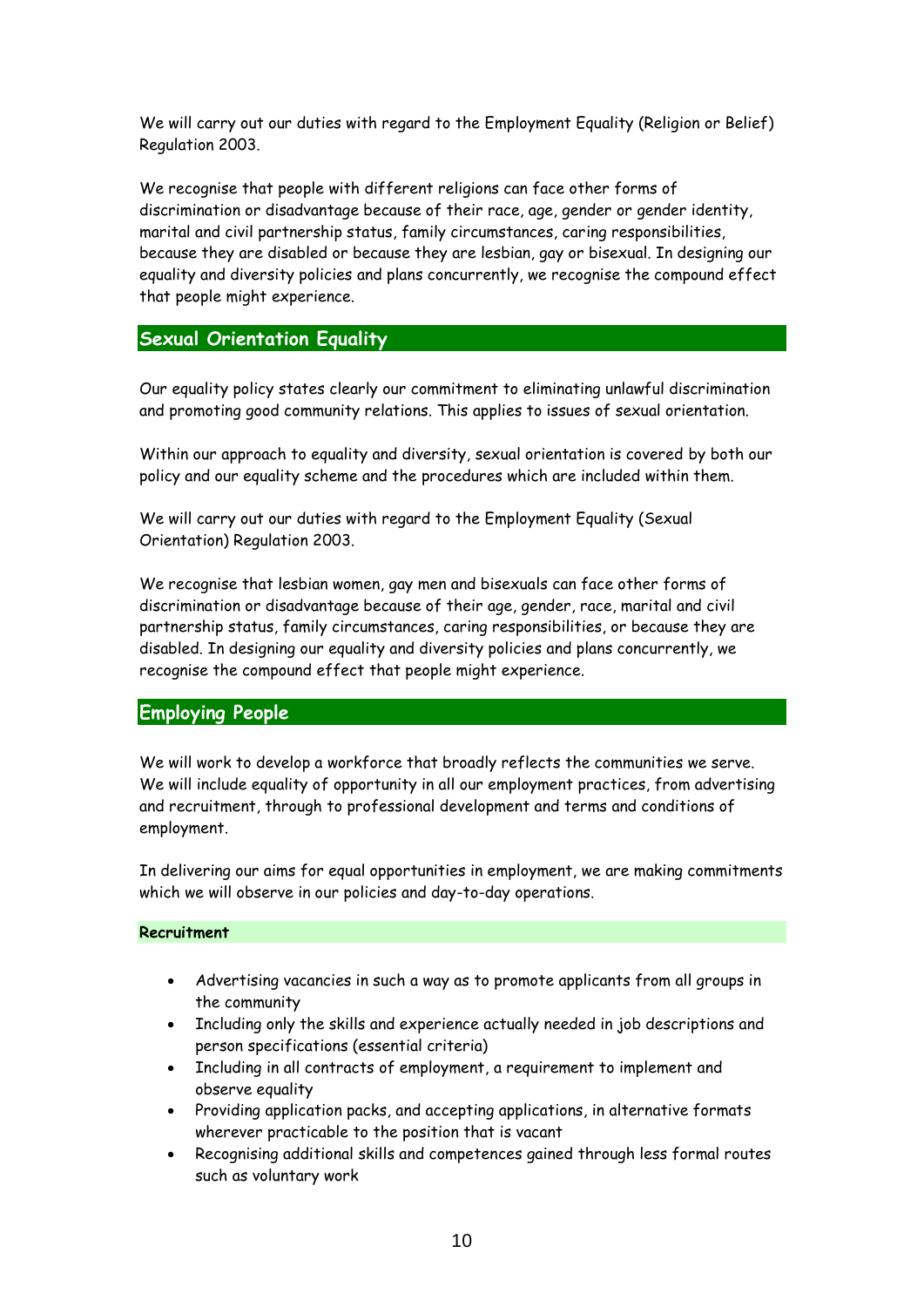- Ensuring that all applicants for vacancies demonstrate their skills and competence pursuant to the vacancy advertised
- Monitoring those applying for vacancies, and those appointed, by race, gender, disability, age, religion or belief, and work-status (full/part-time)
- Supporting our employees by providing opportunities for learning and development

#### **Work Environment**

- Constantly reviewing and developing policies and procedures for employment which reflect equality legislation and modern working practices
- Ensuring that the work environment is safe and free from harassment, victimization and bullying.
- Making adaptations, where appropriate, to support staff in post
- Communicating our Equal Opportunities Policy, and Equality and Diversity Strategy, to all employees and clarifying everyone's role in delivering them
- Dealing with all breaches of policy in a transparent, supportive and fair manner
- Monitoring personnel activities to ensure discrimination does not take place

#### **Positive Action**

- Working toward the Employment Service's 'Positive about Disabled People scheme' which commits us to:
	- o Interviewing all disabled applicants who meet the essential criteria for a vacancy and consider them on their abilities
	- o Making every effort to ensure that employees who become disabled can remain in employment
	- o Ensuring that all employees are aware of disability issues pertinent to their work
	- o Making sure that there is an annual (minimum) review with disabled employees with regard to their specific development needs
	- o Reviewing these commitment and achievements annually, planning future improvements and reporting to the Employment Service

#### <span id="page-13-0"></span>**Involvement**

We recognise that successful implementation of our aims and values depends on the involvement of all involved.

In the first instance, this requires us to communicate our aspirations, policies and plans to children, parents, staff and Governors. Also, to maintain these communications by reporting on our progress.

In order to be successful, we need to reflect the views and desires of those involved in the Academy, and so we will consult with children, parents, staff and Governors as appropriate in order to identify areas for priority improvement and to receive feedback on our actions.

Successful consultation will depend on our reaching *all* people involved in the process, and ensuring that we receive the views of people from different groups.

We will consult on the development of our equality policies, not only on the strategic direction we intend, but also using consultation to develop specific actions in our plans.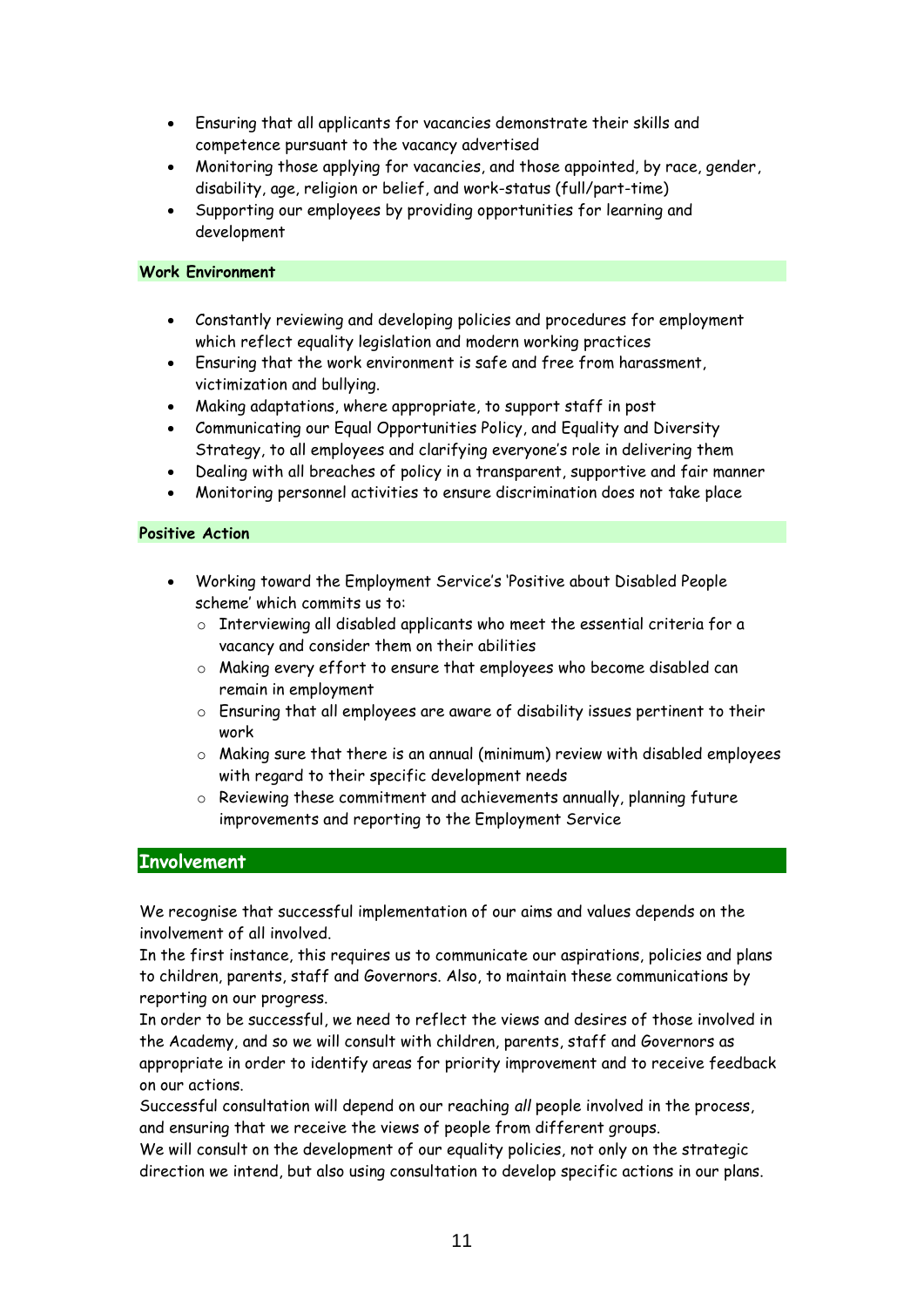#### <span id="page-14-0"></span>**Assessing functions and policies**

As legislation prescribes, our 'functions' are our full range of duties and powers. Our 'policies' are the full range of formal and informal decisions that we take in carrying out our duties. In common with all public authorities, we will have some explicit 'policies' and other practices which are embedded in our day-to-day activities.

We will assess those functions and policies 'relevant' to equality, meaning those that have, or could have, implications on the promotion of equality. Some areas will be more relevant than others, and we have identified these in our equality policy.

In our action plan, we will identify those areas in need of assessment. The process for undertaking this 'checking' is called Equality Impact Assessment and we will use a process which covers all areas of equality.

#### <span id="page-14-1"></span>**Equality Impact Assessment**

The requirement to undertake Equality Impact Assessments (EIA) has its basis in legislation and performance frameworks.

The first statutory requirement to undertake assessments arose from the Race Relations (Amendment) Act. This requirement has since been included in statute on Disability and Gender. There is also the anticipation of the need to undertake impact assessments for age, religion/faith and sexual orientation.

An Equality Impact Assessment therefore is an assessment across all six strands of the equality agenda.

"An EIA is a thorough and systematic analysis of a policy, whether that policy is written or unwritten, formal or informal, and irrespective of the scope of the policy" The purpose of an EIA is to determine whether there could be an adverse impact on groups in society. In so doing, all policies that have an effect the public and/or staff should be assessed for their impact. It should be noted that changes to an existing policy, or proposals to delete a policy are also subject to Equality Impact Assessments as these constitute 'new' policy.

#### **The Process**

Equality Impact Assessment is undertaken through a series of templates. There are two forms of assessment which can take place.

The first is on an *existing* policy or service. This is a retrospective assessment.

The second is during the development of *new* policy or services, and as such is

concurrent to the usual processes of research and consultation.

However, the process to follow for both is identical, only that when developing a policy, the activity is not separate but entwined.

The model we use for Equality Impact Assessment is a three-stage process.

#### **Initial Screening**

This is similar to a desktop exercise. The template at this stage poses questions which assist the policymaker in determining at an early stage whether there may be any negative impacts on groups in society which need further investigation.

#### **Partial Assessment**

This process flows from the initial screening, once it has been determined that further investigation is needed. It will begin to discuss in greater detail the potential risks that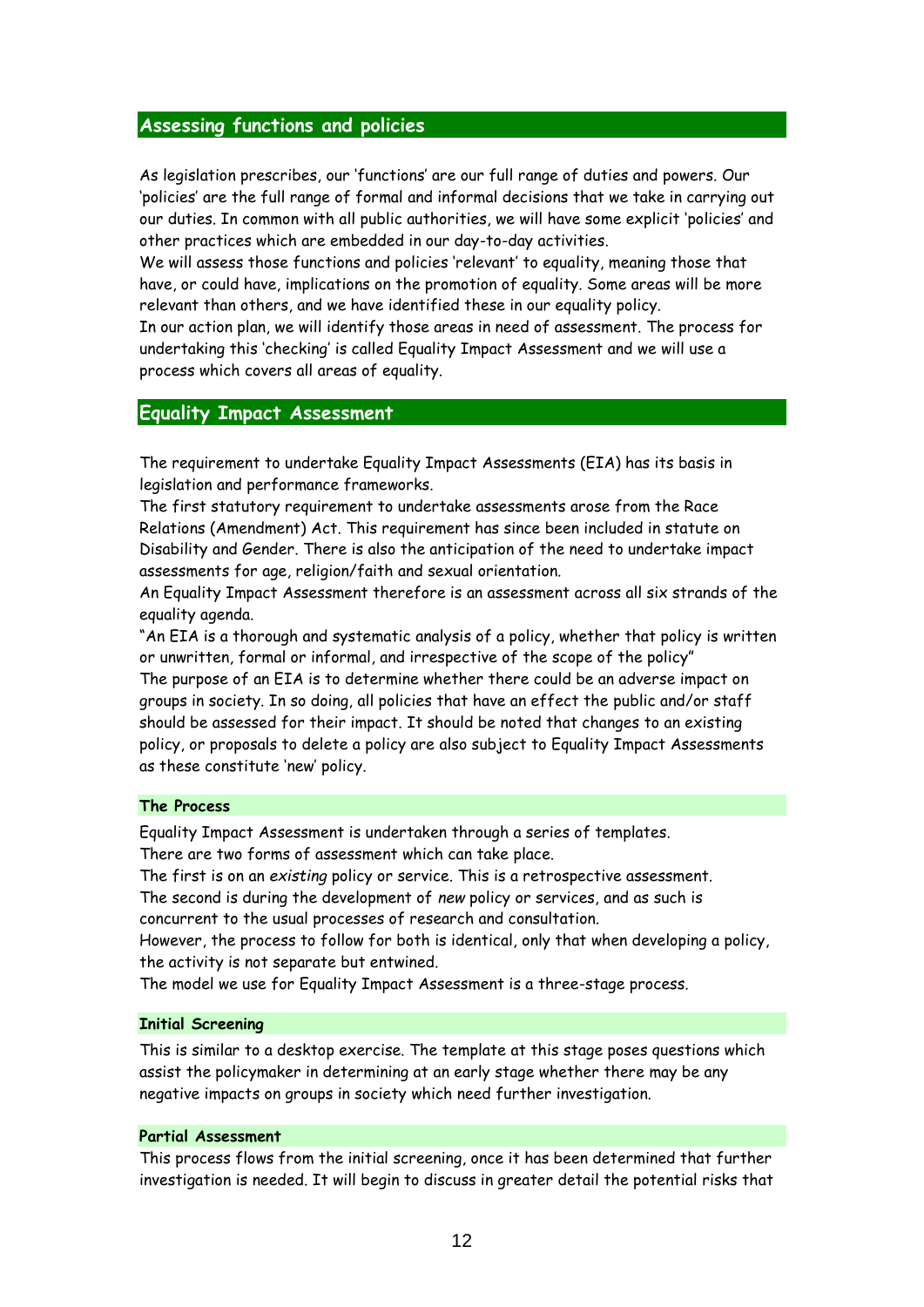might arise from policy implementation, and contrast these to the benefits of the policy. A partial assessment requires greater investigation and research, whether it be 'hard' data or consultation with colleagues and/or experts on the topic.

#### **Full Assessment**

A full impact assessment is required when a partial assessment indicates that there are still potential risks inherent in the policy which need very detailed enquiry. At this stage, consultation with the community will be necessary, and a clear discussion of the options available and changes which can be made to the policy.

The template for Equality Impact Assessment, and this guide will support policymakers in determining the level of assessment necessary. It is possible to 'exit' the process of impact assessment at each stage of the process, provided the evidence demonstrates that risks are minimal or justifiable.

#### <span id="page-15-0"></span>**Consulting on the likely impact of policies**

When revising existing policies, or producing new, we consult with relevant people involved in the delivery and purpose of the policy.

All new and revised policies will undergo an Equality Impact Assessment as part of their development. Both the draft policy and Equality Impact Assessment will then be made available during consultation.

Our consultation activities also need to take account of the needs of different people. When consulting, we will make sure that:

- we value the views of all those responding, and give serious consideration to the views that we receive
- our priority is to listen to those who are most likely to be affected by the policy
- the purpose of the consultation are clear
- appropriate methods are used to consult with different groups, and every effort is made to make the consultation accessible to all people
- relevant community groups, with specific expertise and members, are involved in the process, and that
- the results of the consultation are made available.

Working with Lincolnshire County Council and other Schools in Lincolnshire, we will support the development of countywide groups representing those with special interests and needs in the context of equality. This will help us to ensure that we both receive the views of people who are more likely to experience disadvantage, and to receive feedback on how we can continually improve our consultation methods.

#### <span id="page-15-1"></span>**Monitoring**

As part of our statutory duties, we are required to monitor our work on equality in a number of key areas:

• Employment (and associated functions)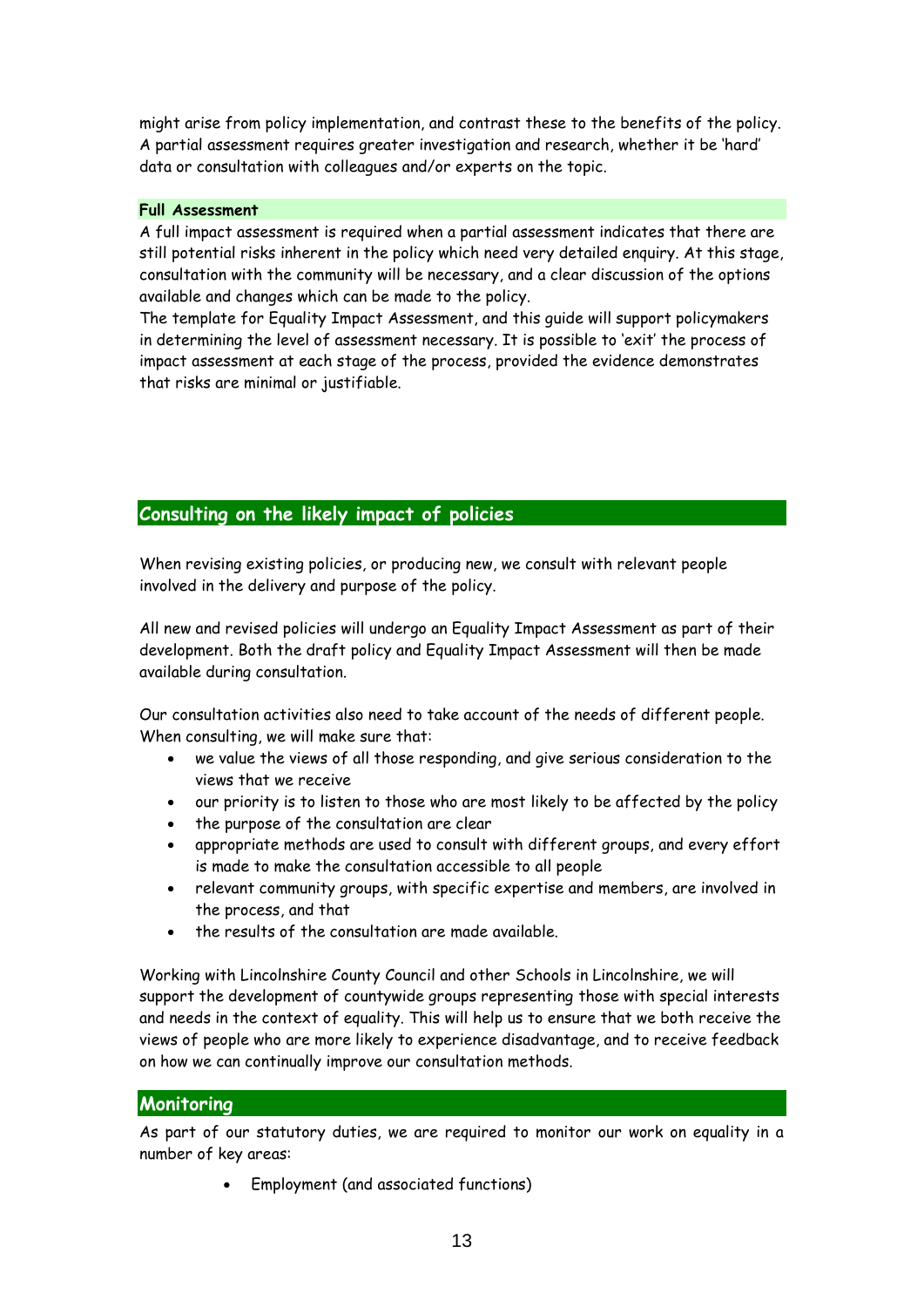- Service provision
- Policy and decision-making
- Complaints

In order to do this, we need to improve the way in which we collect and use data about our customers, employees, contractors and elected members. We need to change and improve the way in which we use information about people – whether staff or customers - and do this in ways that allow us to sensitively monitor our performance on equality while at the same time meeting our duties under the Freedom of Information and Data Protection Acts. We recognise that monitoring is essential if we are to improve our services and employment practices.

#### **Employment Monitoring**

In order to meet the specific employment duties of the Acts, we are required to monitor in the following areas, by race, gender and disability. We will also monitor by age, sexual orientation and religion or belief where relevant:

- Job applicants, including those short-listed and those appointed
- Employees in post
- Applications for training, and training received
- Appraisals and those who suffer a detriment as a result of appraisal
- Employees bringing grievances against the Council as an employer, including complaints of harassment, discrimination or bullying
- Employees subject to disciplinary action
- Employees leaving the Council and their reasons for leaving

We are currently working with partners to improve our systems for collecting, interrogating and managing employment monitoring data.

#### **Monitoring our Services**

We will develop monitoring systems for various areas of Academy activities. The purpose of the monitoring being to identify if there are any differences between people of different groups, and therefore to determine if these are adverse differences. The monitoring data will therefore enable us to identify not only any areas for improvement, but also to measure our success in rectifying any adverse impact, and to set targets as appropriate.

Such areas that monitoring might be needed include (for example):

- Pupils' attainment and progress
- Curriculum, teaching and learning (including language and cultural needs)
- Promoting good relations in the Academy and in the local community
- Care and assessment
- Staff recruitment and career development
- The Academy's values
- Pupil behaviour, discipline and exclusion
- Harassment and bullying
- Admission and transfer procedures
- Membership of the governing body
- Involving parents and the community in the Academy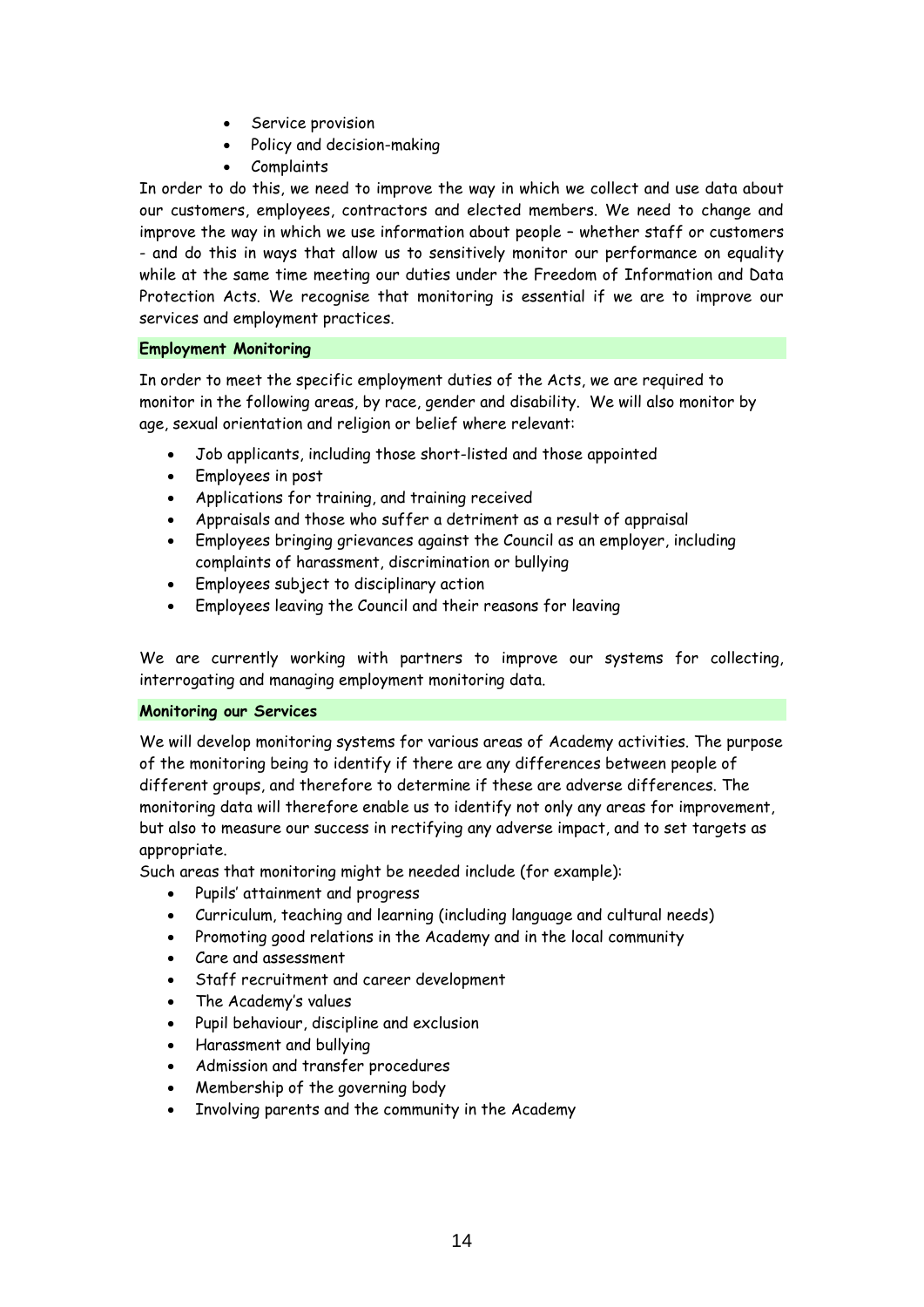#### <span id="page-17-0"></span>**Communication**

This equality policy and equality scheme will be made available to all staff, pupils, governors, parents/guardians and the community.

The information contained herein will be provided in alternative formats if required such as Braille, large print, audio tape and translated into other languages.

The results of Equality Impact Assessments, consultations and monitoring exercises will be made available also. The data from monitoring exercises may be subject to appropriate screening to ensure that individuals cannot be identified. Where it is the case that data is sensitive and identifies individuals, it will not be made available.

Each year, we will report on progress with our Equality Scheme (and Accessibility Plan). We will include details on progress in our annual Academy Improvement Plan and Self-Evaluation Form where it is applicable.

We will include reference to our equality policy and equality scheme, particularly our key commitments, in the Academy prospectus.

Every three years, we will review our Equality Scheme and produce a revised version. However, where our monitoring and progress reports show the need for change or revision, we will make those changes as required each year to keep the Scheme up-todate and meaningful.

#### <span id="page-17-1"></span>**Implementation**

Following an audit of our functions and policies, we have developed a three-year action plan to deliver on our equality commitments.

This plan is structured in such a way that it combines all our equality planning into a single plan of action. The plan is laid out so that it can be seen which area of the equality agenda we are addressing with the action, by reference in a column to 'race', 'disability' etc, as appropriate. The headings in the plan reflect those required for an accessibility plan. Therefore, we have planned for all activities in a single resource.

It is our belief that planning for equality in this way enables us to work in a joined-up and effective way, ensuring that all issues are taken into account at the same time. The plan last for three-years. Where the results of our activity indicate the need for more actions to be included, we will update the plan to include this. Though subject to a formal three-yearly review, we will keep the action plan up-to-date.

Each action is assigned to a responsible person, or group of persons. The Principal (through management arrangements) and Board of Governors, will monitor progress on the action plan throughout the academic year.

<span id="page-17-2"></span>We will report annually on our progress.

#### **Procurement**

Our obligations under statute extend to those services we contract to other providers. In the first instance, all contractors will be required to have in place their own equal opportunities policies for staff and customers, and/or a commitment to abide by our equality policies. In some circumstances, contracts may be need to include requirements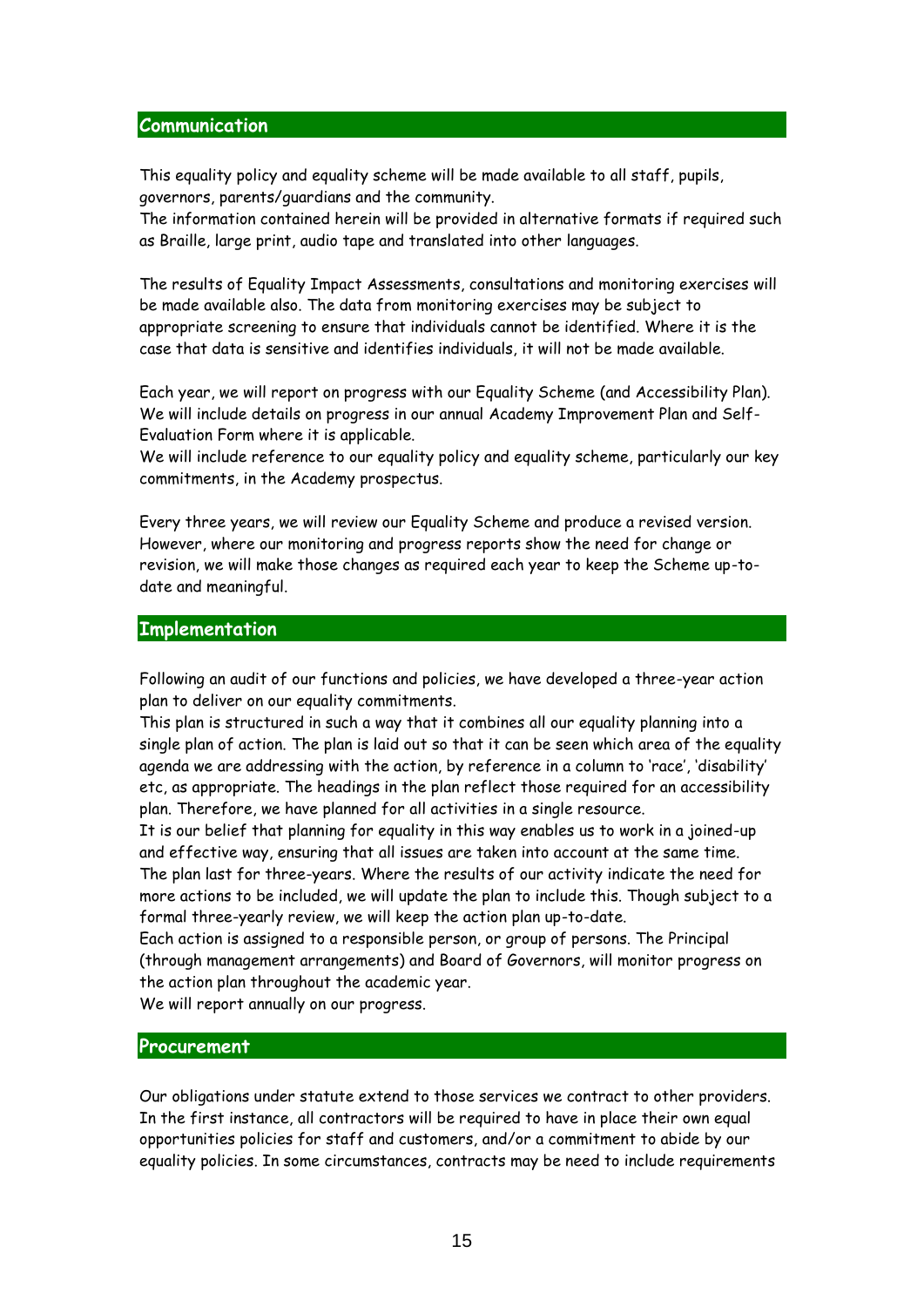of providers to monitor their customers and/or staff in order that we can meet our obligations to assess our own services and/or workforce.

Academy staff will need to be aware of Section 6 of the Act when hiring transport as it puts new duties on transport providers, including the bus and coach companies, and the taxi and private hire car trade. The requirement to provide accessible vehicles is extended to include these transport providers. Bus companies will not be able to refuse a job because, for example, it may take longer to pick up disabled students.

#### <span id="page-18-0"></span>**Training**

In order to meet our responsibilities under the Acts, we need to ensure that all staff, including the elected Governors, are aware of the general duty to promote race, disability and gender equality, and any specific duties relevant to their roles.

All existing and new staff will be made aware of the Academy's equality policy, its purpose and how it takes effect. Specific training will be undertaken on key aspects of the policies, most particularly for staff with designated responsibilities such as the teachers responsible for racist incidents, special educational needs etc.

Additionally, we will monitor all training provided to teachers and staff to ensure that there is an equitable take-up and provision.

#### <span id="page-18-1"></span>**Responsibilities**

#### **The Governing Board**

The governors are responsible for:

- making sure the Academy complies with all relevant legislation, and
- making sure the equality policy and equality scheme are followed
- ensuring that the procedures for candidates to stand for election and for parents to vote for candidates are accessible

#### **The Principal**

The Principal is responsible for:

- making sure the equality policy and equality scheme are readily available and that the governors, staff, pupils, and their parents and guardians know about them
- making sure the equality policy and equality scheme are followed
- producing regular information for staff and governors about the policy and scheme and how they are working, and providing training for them, if necessary;
- making sure all staff know their responsibilities and receive training and support in carrying these out; and
- taking appropriate action in cases of harassment and/or discrimination.

#### **All Staff**

All staff are responsible for:

• dealing with discriminatory incidents, and being able to recognise and tackle bias and stereotyping;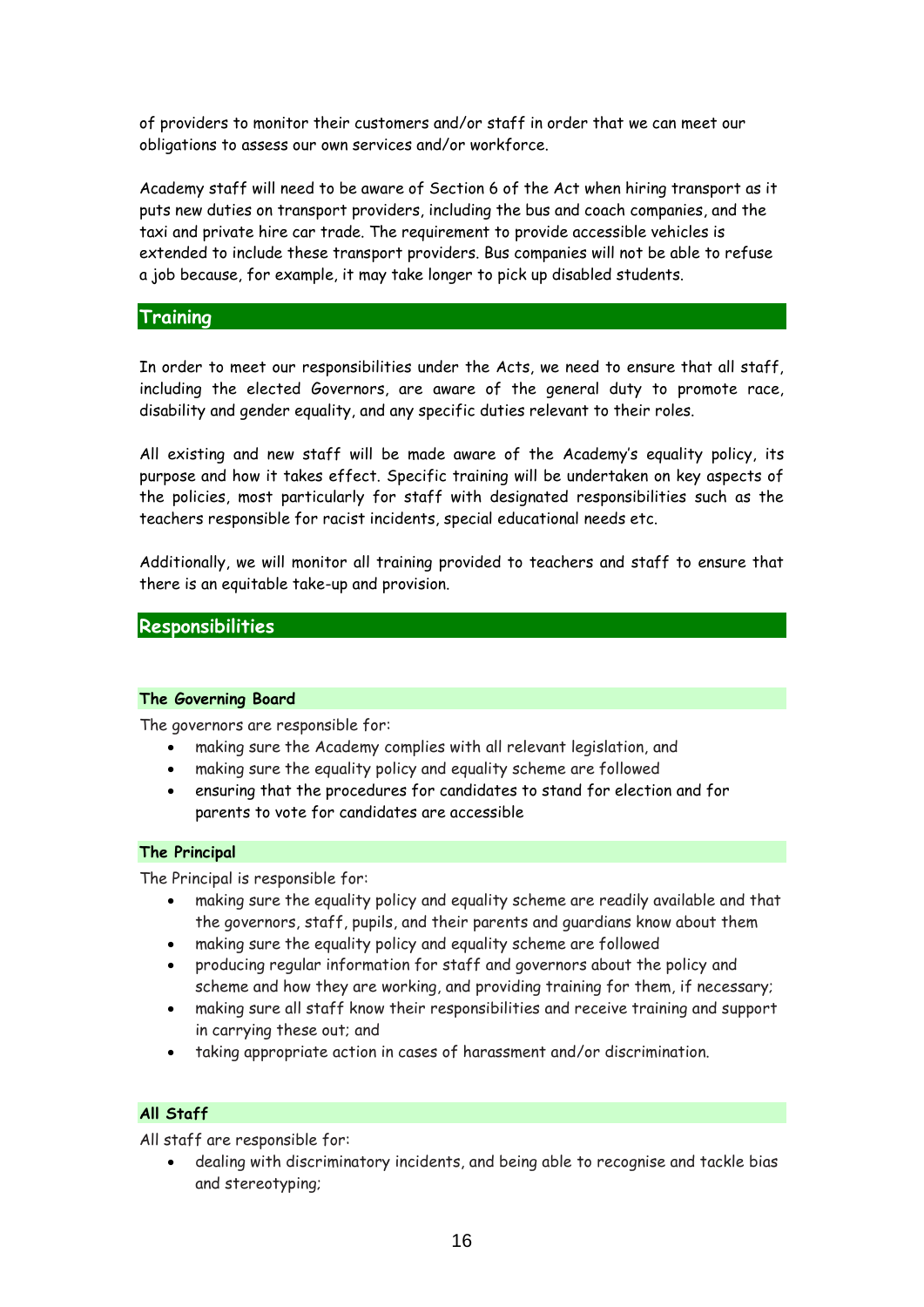- promoting equal opportunities and good community relations, and avoiding discrimination against anyone for reasons of race, nationality, ethnic or national origins, disability, gender, religion or belief, age or sexual orientation
- keeping up to date with the law on discrimination, and taking up training and learning opportunities.

#### **Visitors and contractors**

Visitors and contractors are responsible for:

• knowing, and following, our equality policy.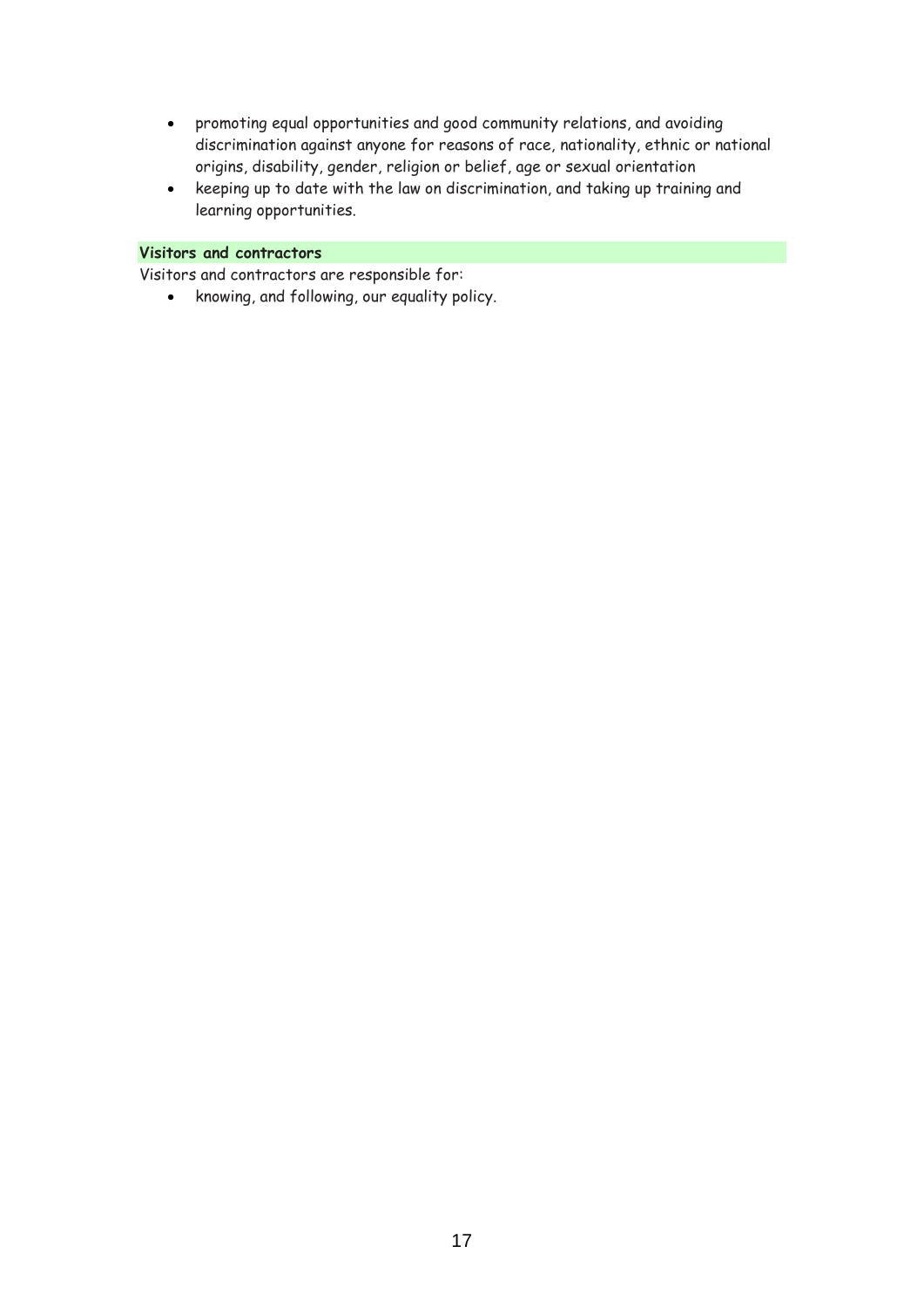#### <span id="page-20-0"></span>**Educational Inclusion Policy**

#### *(includes Special Educational Needs (SEN) Policy)*

#### **Educational inclusion**

Our Academy aims to be an inclusive Academy. We actively seek to remove the barriers to learning and participation that can hinder or exclude individual pupils, or groups of pupils. This means that equality of opportunity must be a reality for our children. We make this a reality through the attention we pay to the different individual, and groups of, children within our Academy:

- girls and boys;
- minority ethnic and faith groups;
- children who need support to learn English as an additional language;
- disabled children
- children with special educational needs;
- able, gifted and talented children;
- children who are at risk of disaffection or exclusion;
- travellers;
- asylum seekers.

The National Curriculum is a key part in planning a curriculum that meets the specific needs of individuals and groups of children. We meet these needs through:

- setting suitable learning challenges;
- responding to children's diverse learning needs;
- overcoming potential barriers to learning and assessment for individuals and groups of pupils;
- providing other curricular opportunities outside the National Curriculum to meet the needs of individuals or groups of children;
- commitment to 'Extended Academy' provision;
- commitment to 'Every Child Matters' agenda;

We achieve educational inclusion by continually reviewing what we do, through asking ourselves these key questions:

- do all our children achieve their best?
- are there differences in the achievement of different groups of children?
- what are we doing for those children who we know are not achieving their best?
- are our actions effective?
- are we successful in promoting racial harmony and preparing pupils to live in a diverse society?

In our Academy we aim to offer excellence and choice to all our children, whatever their ability or needs. We have high expectations of all our children. We aim to achieve this through the removal of barriers to learning and participation. We want all our children to feel that they are a valued part of our Academy community. Through appropriate curricular provision, we respect the fact that children:

• have different educational and behavioural needs and aspirations;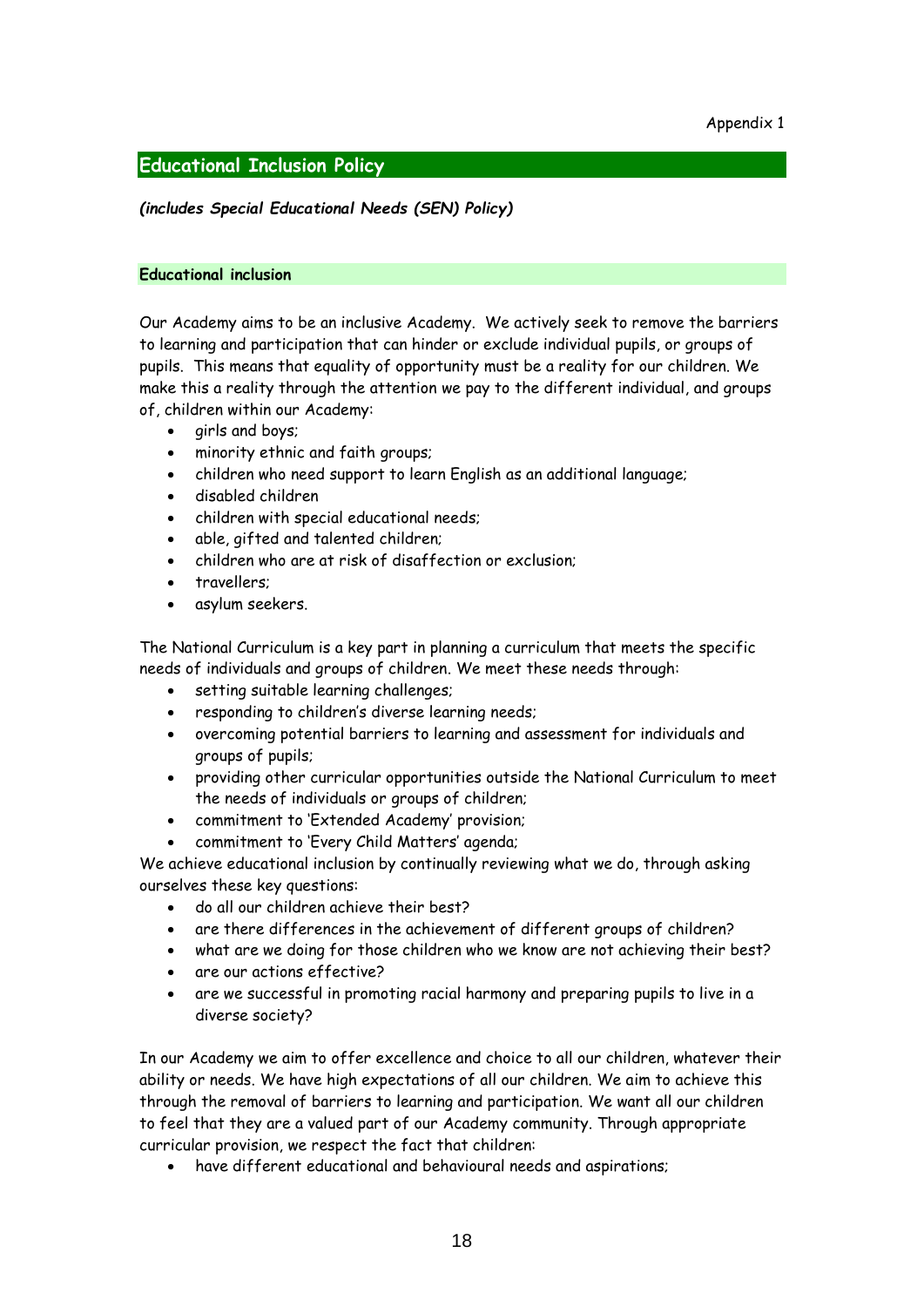- require different strategies for learning;
- acquire, assimilate and communicate information at different rates;
- need a range of different teaching approaches and experiences.

Teachers and other support staff respond to children's needs by:

- providing support for children who need help with communication, language and literacy;
- planning to develop children's understanding through the use of all their senses and of varied experiences;
- planning for children's full participation in learning, and in physical and practical activities;
- helping children to manage their behaviour and to take part in learning effectively and safely;
- helping individuals to manage their emotions, particularly trauma or stress, and to take part in learning.

#### **Teaching and learning style**

We aim to give all our children the opportunity to succeed and reach the highest level of personal achievement. We analyse the attainment of different groups of pupils to ensure that all pupils are achieving as much as they can. We also make ongoing assessments of each child's progress. Teachers use this information when planning their lessons. It enables them to take into account the abilities of all their children. For some children, we use the programmes of study from earlier key stages.

When the attainment of a child falls significantly below the expected level, teachers enable the child to succeed by planning work that is in line with that child's individual needs. Where the attainment of a child significantly exceeds the expected level of attainment, teachers use materials from a later key stage, or extend the breadth of work within the area or areas for which the child shows particular aptitude.

Teachers are familiar with the equal opportunities legislation covering race, gender and disability.

Teachers ensure that all children:

- feel secure and know that their contributions are valued;
- appreciate and value the differences they see in others;
- take responsibility for their own actions;
- are taught in groupings that allow them all to experience success;
- use materials that reflect a range of social and cultural backgrounds, without stereotyping;
- have a common curriculum experience that allows for a range of different learning styles;
- have challenging targets that enable them to succeed;
- participate fully, regardless of disabilities or medical needs.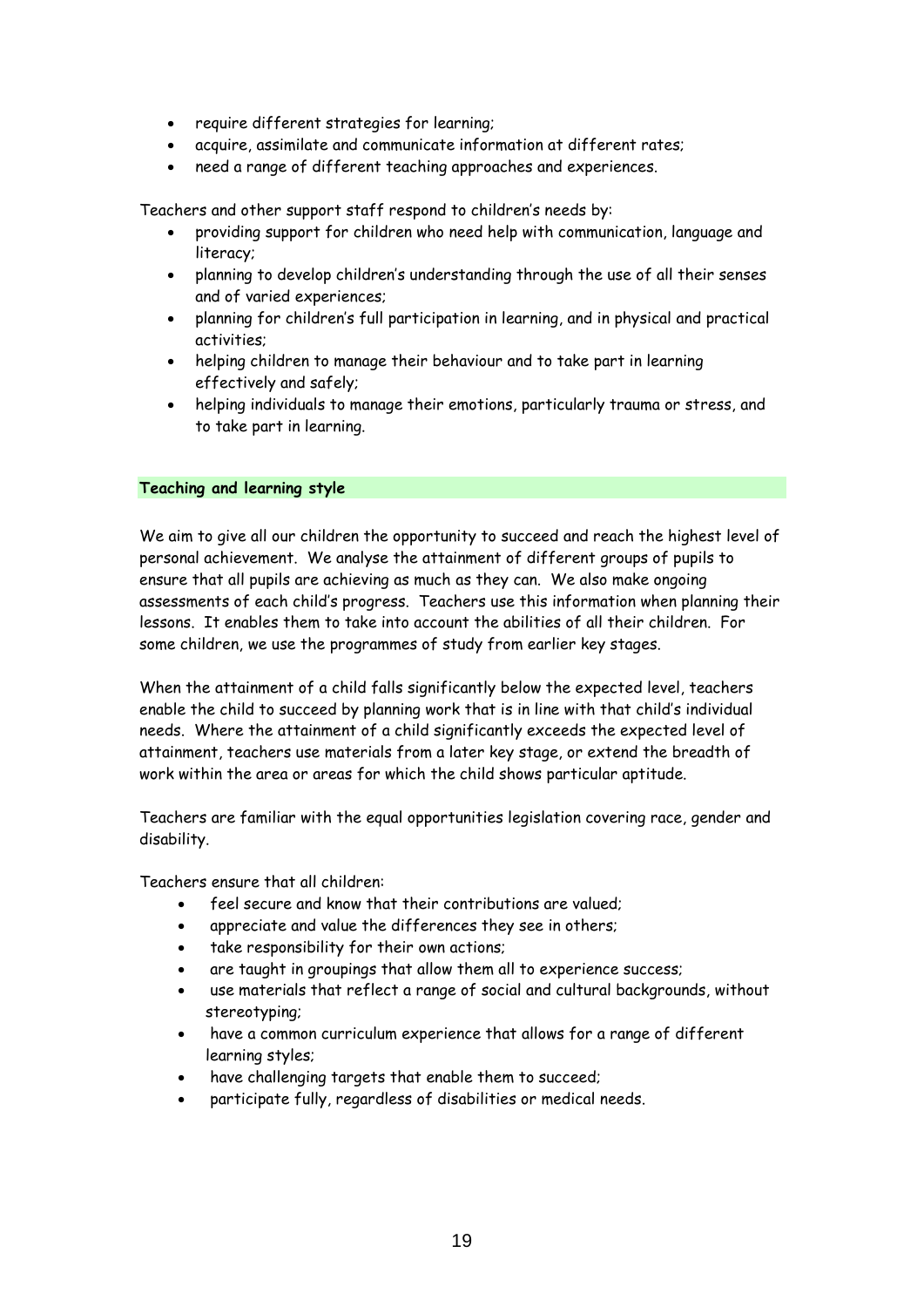#### **Disabled Children**

Some children in our Academy have disabilities. We are committed to meeting the needs of these children, as we are to meeting the needs of all groups of children within our Academy. The Academy fully meets the requirements of the amended *Disability Discrimination Act* that came into effect in September 2002. All reasonable steps are taken to ensure that these children are not placed at a substantial disadvantage compared to non-disabled children.

The Academy is committed to providing an environment, within its resources, that allows disabled children full access to all areas of learning. All our classroom entrances are wide enough for wheelchair access, and the designated points of entry for our Academy also allow wheelchair access. We use specialist desks, chairs and other furniture/equipment as and when necessary for pupils with specific physical needs. Our Equality and Diversity Strategy (including Disability Equality Scheme and Accessibility Plan) identifies how we intend to increase the extent to which disabled pupils can take advantage of all that our Academy has to offer.

Teachers modify teaching and learning expectations as appropriate for children with disabilities. For example, they may give additional time to complete certain activities, or they may modify teaching materials. In their planning teachers ensure that they give children with disabilities the opportunity to develop skills in practical aspects of the curriculum.

Teachers ensure that the work undertaken by disabled children:

- takes account of their pace of learning and the equipment they use;
- takes account of the effort and concentration needed in oral work, or when using, for example, vision aids;
- is adapted or offers alternative activities in those subjects where children are unable to manipulate tools or equipment, or use certain types of materials;
- allows opportunities for them to take part in educational visits and other activities linked to their studies;
- includes approaches that allow hearing-impaired children to learn about sound in science and music, and visually-impaired children both to learn about light in science, and also to use visual resources and images both in art and design and in design and technology;
- uses assessment techniques that reflect their individual needs and abilities.

#### **Children with Special Educational Needs**

We aim to meet the definition of Special Educational Needs (SEN), as stated in the Code of Practice. Special educational provision means: educational provision which is additional to, or otherwise different from, the educational provision made generally for children of their age in Academy. At any point in their Academy life a child may have Special Educational Needs.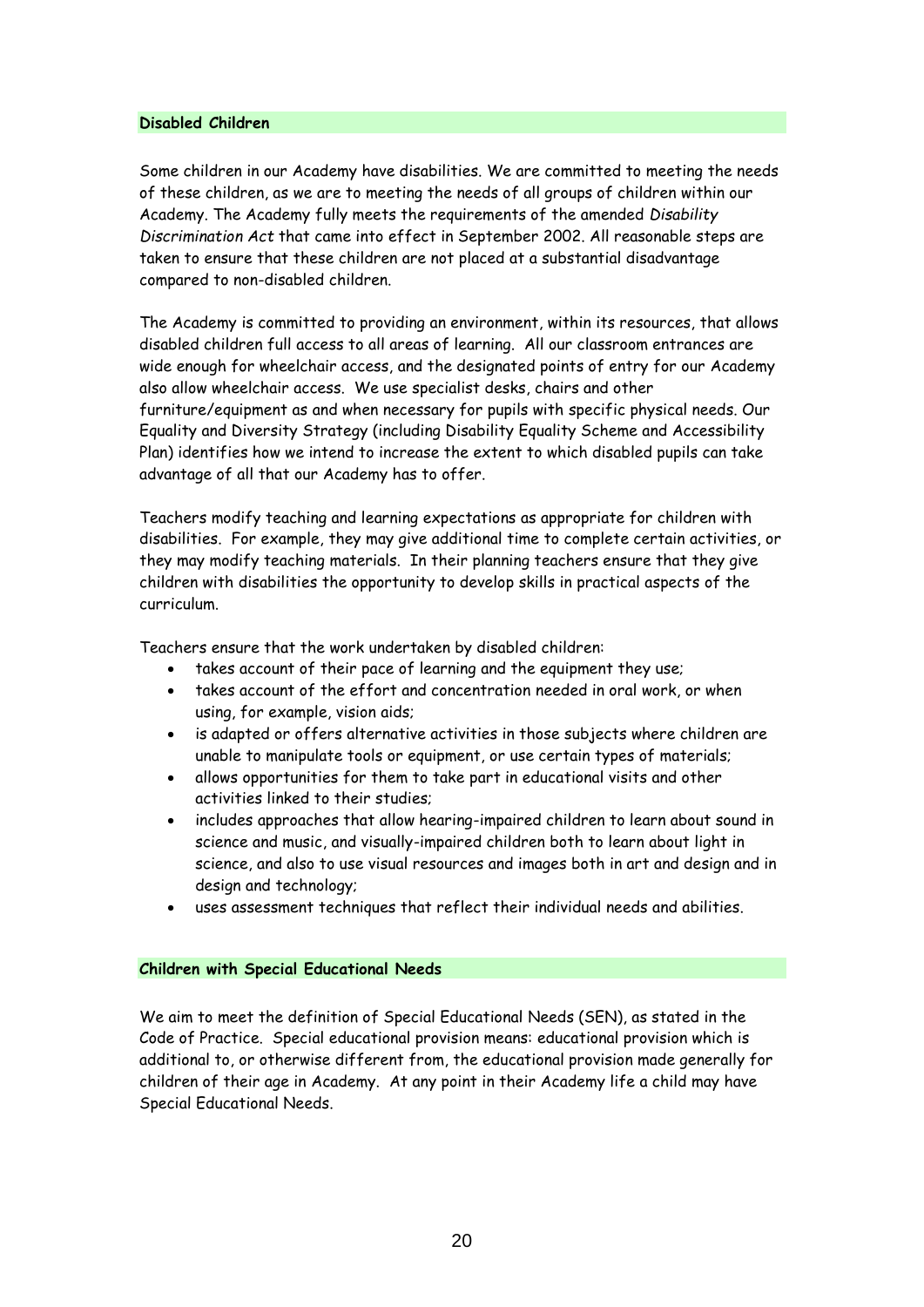This policy ensures that curriculum planning and assessment for children with special educational needs takes account of the type and extent of the difficulty experienced by the child.

The Disability Discrimination Act identifies the fact that some pupils with disabilities may have learning difficulties that call for special educational provision. However, not all children defined as disabled will require this provision. A child with asthma or diabetes, for example, may not have special educational needs, but may still have rights under the Disability Discrimination Act. We will assess each child as required, and make the appropriate provision, based on their identified needs.

#### **Commitments**

- to create an environment that meets the special educational needs of each child;
- to ensure that the special educational needs of children are identified, assessed and provided for;
- to make clear the expectations of all partners in the process;
- to identify the roles and responsibilities of staff in providing for children's special educational needs;
- to enable all children to have full access to all elements of the Academy curriculum;
- to ensure that parents are able to play their part in supporting their child's education;
- to ensure that our children have a voice in this process.

All children are assessed when they enter our Academy (see Assessment Policy), so that we can build upon their prior learning. We use this information to provide starting points for the development of an appropriate curriculum for all our children.

If our assessments show that a child may have a learning difficulty, we use a range of strategies that make full use of all available classroom and Academy resources. The child's registration teacher will offer interventions that are different from or additional to those provided as part of the Academy's usual working practices. The registration teacher will keep parents informed and draw upon them for additional information. The Special Educational Needs Coordinator (SENCO), if not already involved, will become involved if the teacher and parents feel that the child would benefit from further support. The SENCO will then take the lead in further assessments of the child's needs.

We will record, in an Individual Education Plan (IEP), the strategies used to support the child. The IEP will show the short-term targets set for the child, and the teaching strategies to be used. It will also indicate the planned outcomes and the date for the plan to be reviewed. In most cases, this review will take place at least twice a year.

If the IEP review identifies that support is needed from outside services, we will consult parents prior to any support being actioned. In most cases, children will be seen in Academy by external support services. This may lead to additional strategies or strategies that are different from those used in Academy Action. This enhanced level of support is called Academy Action Plus. External support services will provide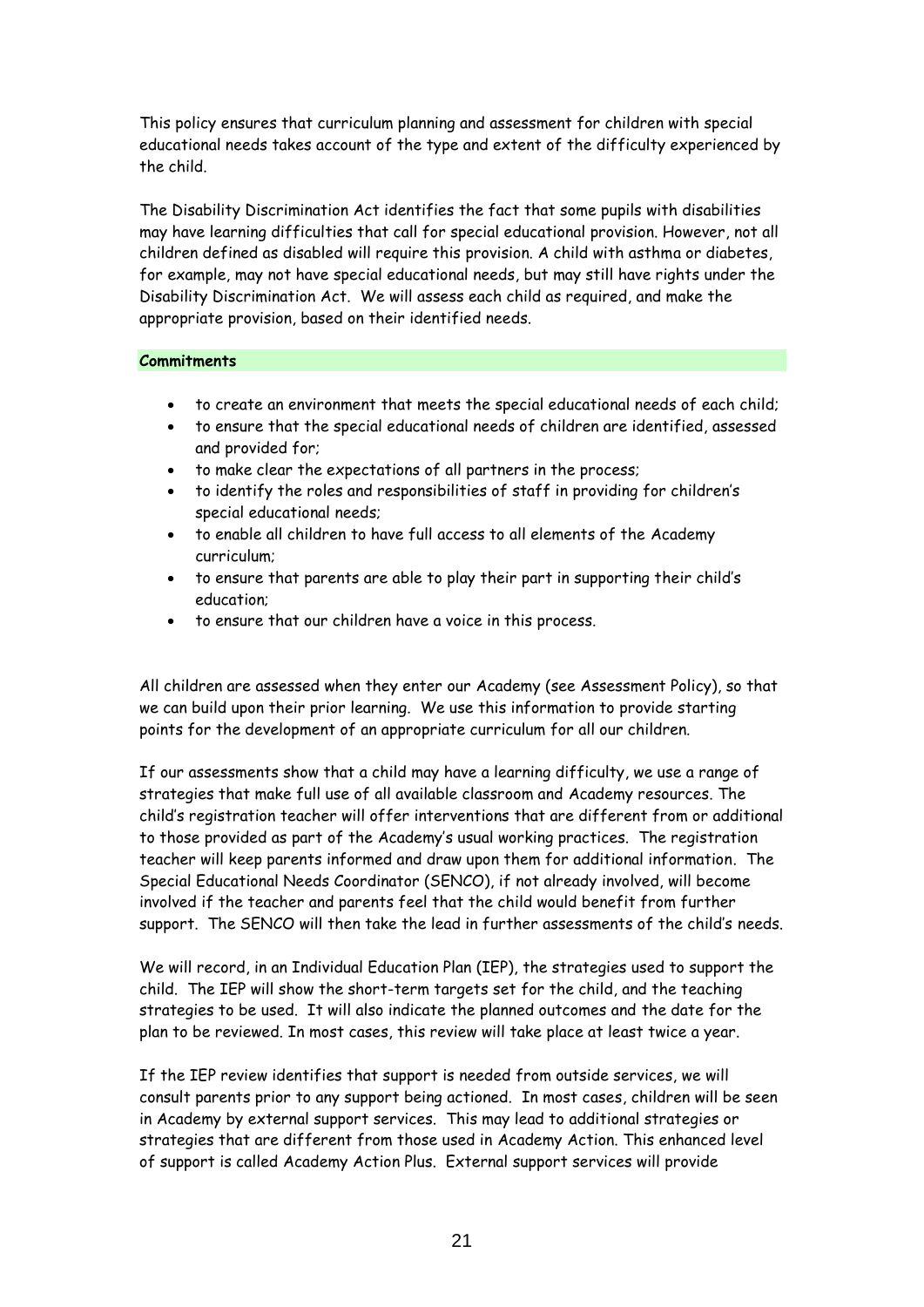information for the child's new IEP. The new strategies in the IEP will, wherever possible, be implemented within the child's normal classroom setting.

If the child continues to demonstrate significant cause for concern, a request for statutory assessment will be made to the County Council. A range of written evidence about the child will support the request.

The role of the SENCO is to:

- manage the day-to-day operation of the policy;
- co-ordinate the provision for and manage the responses to children's special needs;
- support and advise colleagues;
- oversee the records of all children with special educational needs;
- act as the link with parents;
- act as the link with external agencies and other support agencies;
- monitor and evaluate the special educational needs provision, and report to the governing body;
- manage a range of resources, both human and material, to enable appropriate provision to be made for children with special educational needs;
- contribute to the professional development of all staff.

#### **The role of the governing board**

The governing body has due regard to the Code of Practice when carrying out its duties toward all pupils with special educational needs.

The governing body does its best to secure the necessary provision for any pupil identified as having special educational needs. The governors ensure that all teachers are aware of the importance of providing for these children. They consult the LEA and other Schools, when appropriate, and report annually to parents on the success of the Academy's policy for children with special educational needs. The governing body ensures that parents are notified of any decision by the Academy that SEN provision is to be made for their child.

The governing body has identified a governor to have specific oversight of the Academy's provision for pupils with special educational needs. The 'responsible person' in this Academy is the Principal. The Principal ensures that all those who teach a pupil with a statement of special educational needs are aware of the nature of the statement.

The SEN governor ensures that all governors are aware of the Academy's SEN provision, including the deployment of funding, equipment and personnel.

#### **Allocation of resources**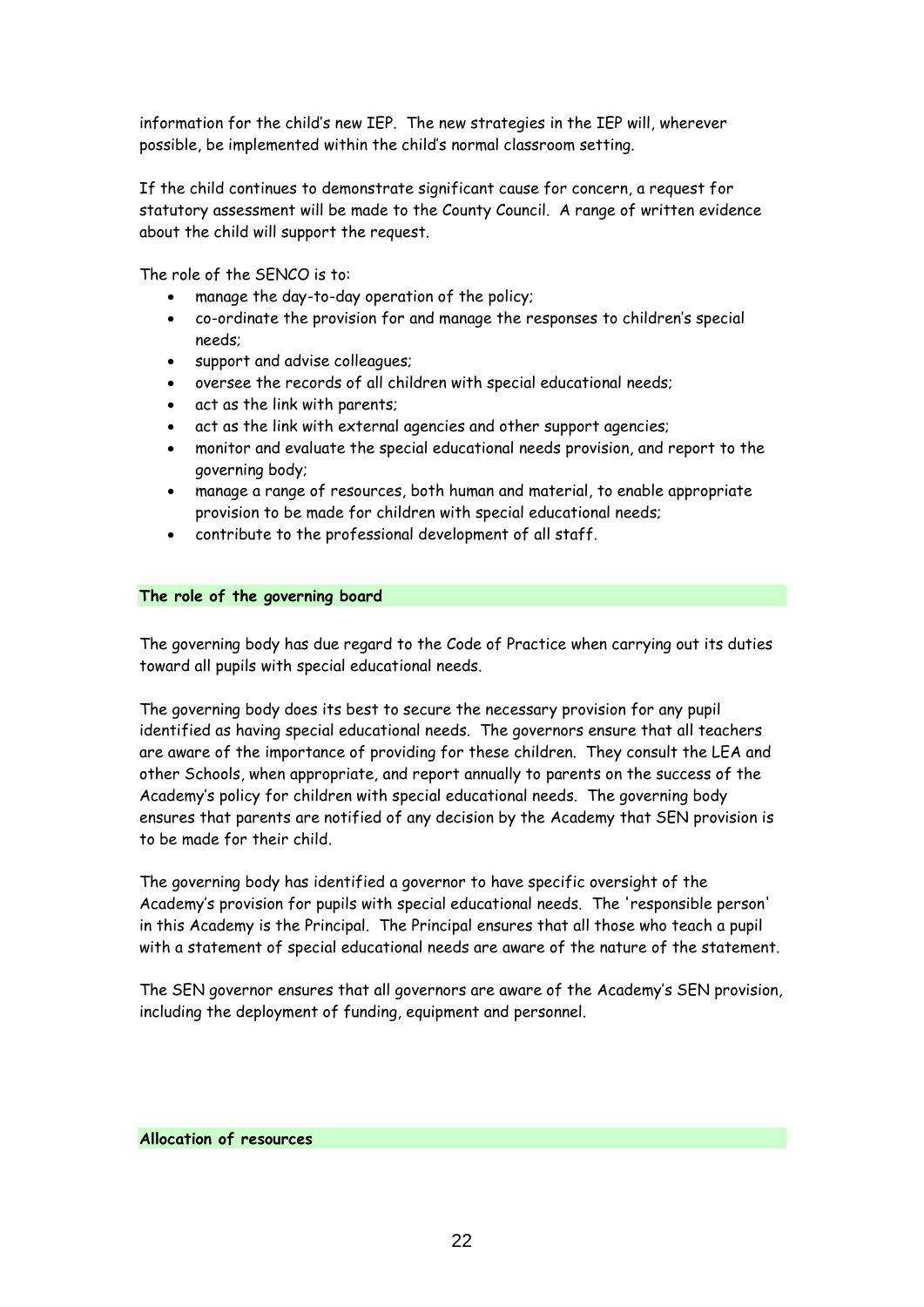The SENCO is responsible for the operational management of the specified and agreed resourcing for special needs provision within the Academy, including the provision for children with statements of special educational needs.

The Principal informs the governing body of how the funding allocated to support special educational needs has been used.

#### **Assessment**

We recognise that the identification of a child's need can be made by a number of people including G.P., Health Visitor, previous teacher/educator, parent.

- Early identification is vital. The class teacher informs the parents at the earliest opportunity to alert them to concerns and enlist their active help and participation.
- The class teacher and the SENCO assess and monitor the children's progress in line with existing Academy practices. This is an ongoing process.
- The SENCO works closely with parents and teachers to plan an appropriate programme of support.
- The assessment of children reflects as far as possible their participation in the whole curriculum of the Academy. The class teacher and the SENCO can break down the assessment into smaller steps in order to aid progress and provide detailed and accurate indicators.
- The County Council seeks a range of advice before making a formal statement. The needs of the child are considered to be paramount in this.

#### **Access to the curriculum**

All children have an entitlement to a broad and balanced curriculum, which is differentiated to enable them to:

- understand the relevance and purpose of learning activities;
- experience levels of understanding and rates of progress that bring feelings of success and achievement.

Teachers use a range of strategies to meet children's special educational needs. Lessons have clear learning objectives; we differentiate work appropriately, and we use assessment to inform the next stage of learning.

Individual Education Plans, which employ a small-steps approach, feature significantly in the provision that we make in the Academy. By breaking down the existing levels of attainment into finely graded steps and targets, we ensure that children experience success. All children at both Academy Action and Academy Action Plus levels have an IEP.

We support children in a manner that acknowledges their entitlement to share the same learning experiences that their peers enjoy. Wherever possible, we do not withdraw children from the classroom. There are times, though, when to maximise learning, we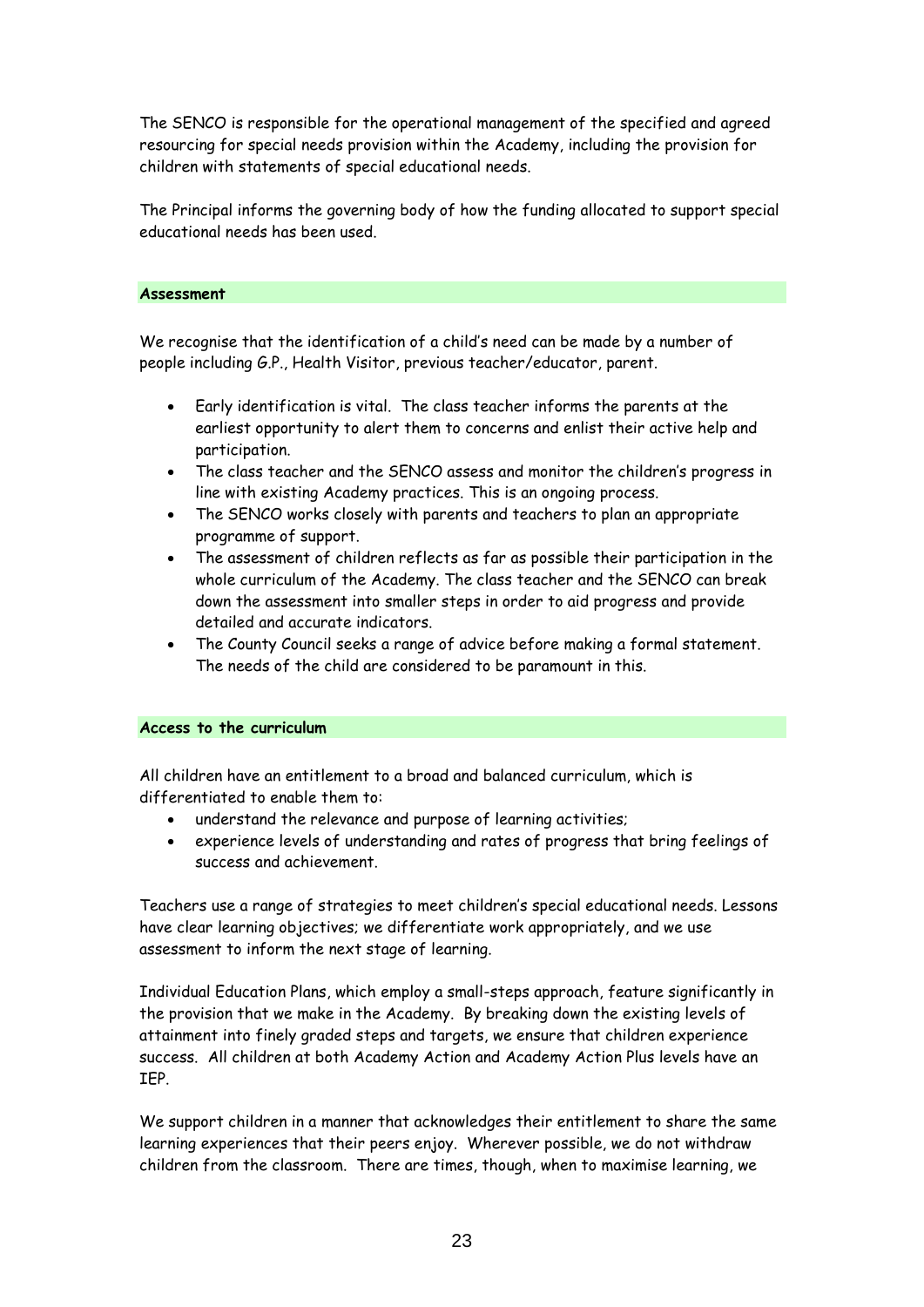ask the children to work in small groups, or in a one-to-one situation outside the classroom.

#### **Partnership with parents**

The Academy works closely with parents in the support of those children with special educational needs. We encourage an active partnership through an ongoing dialogue with parents. The home-Academy agreement is central to this. Parents have much to contribute to our support for children with special educational needs.

The Academy prospectus contains details of our policy for special educational needs, and the arrangements made for these children in our Academy. A named governor takes a particular interest in special needs and is always willing to talk to parents.

We have regular meetings each term to share the progress of special needs children with their parents. We inform the parents of any outside intervention, and we share the process of decision-making by providing clear information relating to the education of children with special educational needs.

#### **Pupil participation**

In our Academy we encourage children to take responsibility and to make decisions. This is part of the culture of our Academy. Children are involved at an appropriate level in setting targets in their IEPs and in IEP review meetings. Children are encouraged to make judgements about their own performance against their IEP targets. We recognise success here as we do in any other aspect of Academy life.

#### **Monitoring and review**

The Special Education Needs Coordinator (SENCO) monitors the movement of children within the SEN system in Academy. The SENCO provides the Principal with regular summaries of the impact of the policy on the practice of the Academy.

The SENCO is involved in supporting teachers involved in drawing up Individual Education Plans for children. The SENCO and the Principal hold regular meetings to review the work of the Academy in this area. The SENCO and the named governor with responsibility for special needs also hold termly meetings.

The governing body reviews this policy annually and considers any amendments in the light of the annual review findings. The SENCO reports the outcome of the review to the full governing body.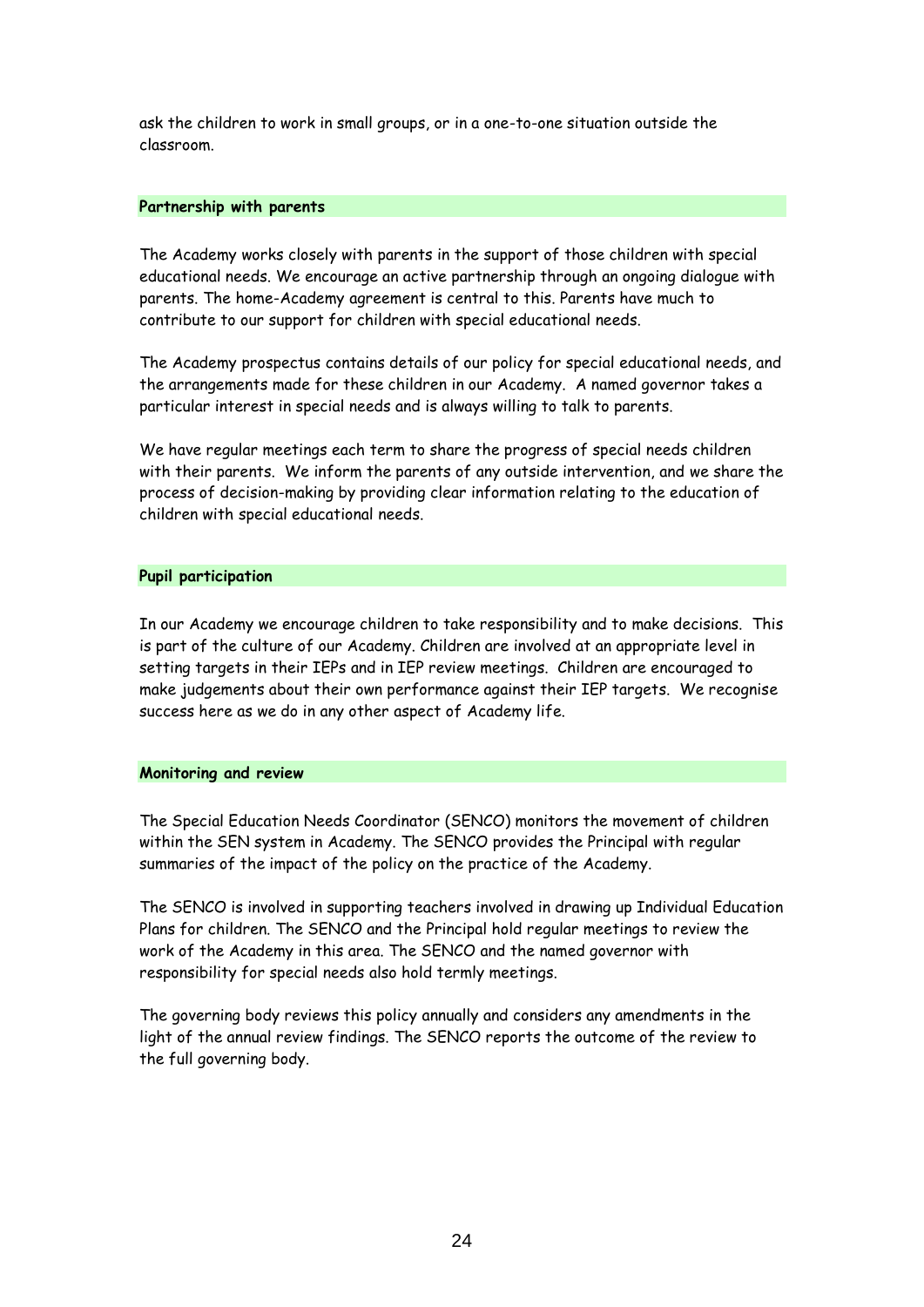#### <span id="page-27-0"></span>**Racist Incidents Policy**

#### **Dealing with and Handling Racist Incidents in Academy**

The Race Relations (Amendment) Act 2000 requires that we take active steps to eliminate unlawful racial discrimination, to promote equality of opportunity and to promote good race relations between persons of different racial groups.

We take a positive approach to this duty through our equality policy and taking steps to build cohesive communities through our curriculum, teaching practices and staffing arrangements.

However, in the event that racist incidents take place in Academy, we have a duty and responsibility to deal with these effectively.

A racist incident is defined as 'any incident which is perceived to be racist by the victim or any other person'. The definition is such to prevent pre-judging the circumstances and nature of the offence.

Racist behaviour can be manifest in various forms, for example:

- Physical assault
	- Physical intimidation
- Verbal abuse
- Insensitive/inappropriate remarks
- Racist graffiti
- Written comments/drawings
- Abuse of/damage to personal property
- Non-cooperation/disrespect

In dealing with and handling any such incidents that might arise, we work to the guidance in the Lincolnshire County Council handbook. This defines levels of offence, and the appropriate body to handle them. Lower level incidents we will handle within the Academy. However, incidents which are defined as crimes, we are duty bound to report to the Police Authority.

In following these procedures, we will record *all* racist incidents that are investigated, and any actions undertaken.

#### **Reporting Racist Incidents**

We make available a reporting form to any member of the Academy community so that any racist incident may be reported to us. The Principal will receive and handle all such reports and inform the Governors of the Academy who, in turn, will report the number and nature of incidents in their Annual Report.

Each year, we will inform Lincolnshire County Council of the levels of incidents also.

#### **Reviewing Reports Received**

Upon the receipt of a reported possible racist incident, the Principal and management team of the Academy will determine with immediate priority whether the incident constitutes a matter of child protection (the determination is whether the child or young person is likely to suffer 'significant harm' – as defined by The Children Act 1999). If the issue is of child protection, it would be immediately referred to relevant